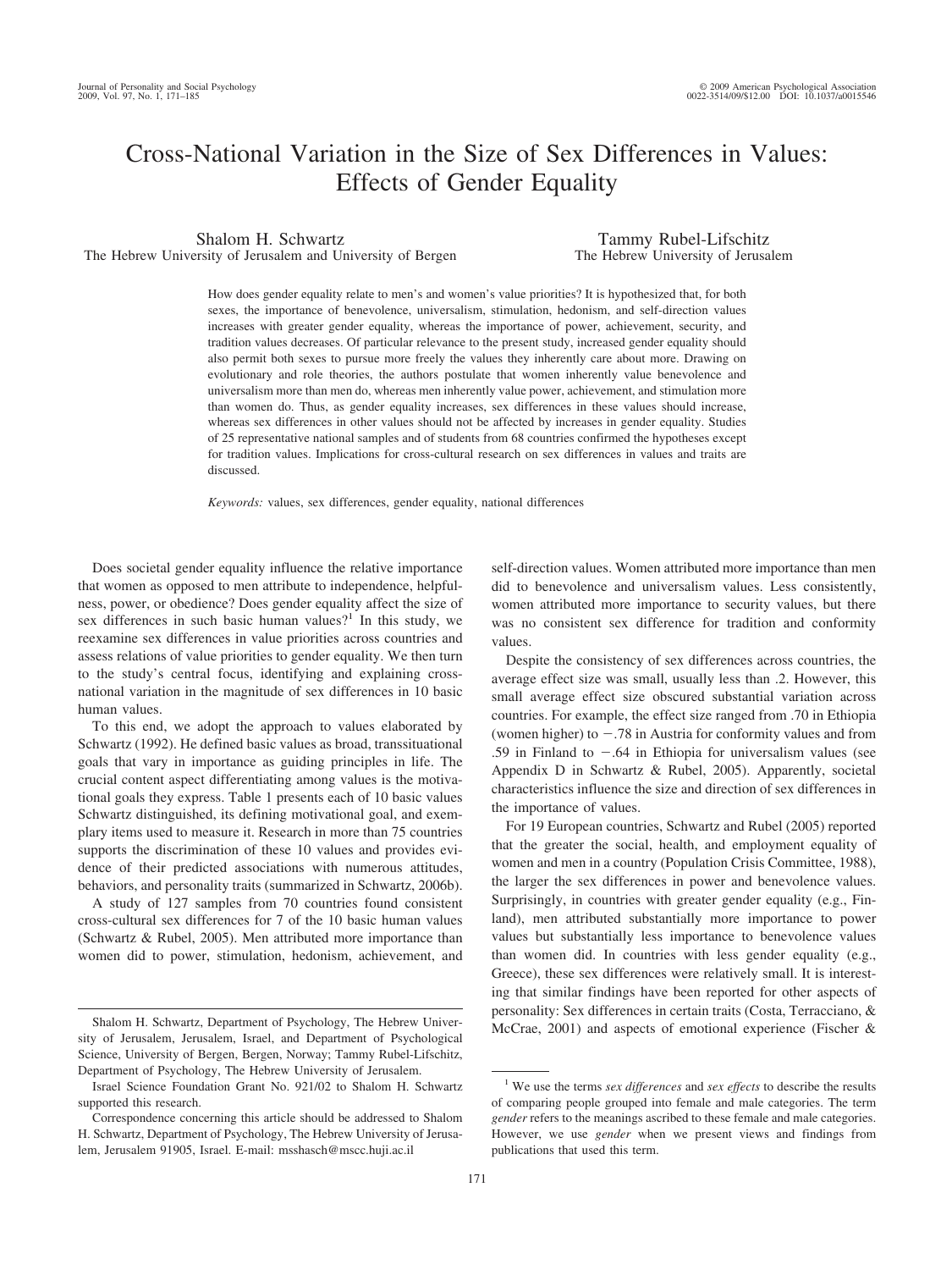| Table 1                                       |  |  |  |
|-----------------------------------------------|--|--|--|
| Ten Basic Values in the Schwartz (1992) Model |  |  |  |

| Value              | Defining motivational goal                                                                                 | Exemplary items                                                              |
|--------------------|------------------------------------------------------------------------------------------------------------|------------------------------------------------------------------------------|
| Power              | Social status and prestige, control or dominance over people<br>and resources                              | Authority, wealth, controlling others, social power                          |
| Achievement        | Personal success through demonstrating competence<br>according to social standards                         | Success, ambition, and admiration for one's abilities                        |
| Hedonism           | Pleasure, sensuous gratification                                                                           | Pleasure, enjoying life, fun, spoiling oneself                               |
| Stimulation        | Excitement, novelty, and challenge in life                                                                 | Exciting life, adventure, risk, daring                                       |
| Self-direction     | Independent thought and action—choosing, creating,<br>exploring                                            | Creativity, freedom, independence, curiosity                                 |
| Universalism       | Understanding, appreciation, tolerance, and protection for the<br>welfare of <i>all</i> people and nature  | Social justice, equality, wisdom, world peace,<br>protecting the environment |
| <b>Benevolence</b> | Preservation and enhancement of the welfare of people with<br>whom one is close                            | Helpful, caring, loyal, supportive                                           |
| Tradition          | Respect, commitment and acceptance of traditional and<br>religious customs and ideas                       | Respect for tradition, humility, devoutness, modesty                         |
| Conformity         | Restraint of actions, inclinations, and impulses likely to upset<br>or harm others or violate social norms | Following rules, obedience, honoring parents and<br>elders                   |
| Security           | Safety, harmony, and stability of society, relationships, and<br>self                                      | Family security, social order, cleanliness, avoiding<br>danger               |

Manstead, 2000) were larger in countries with greater gender equality.

Does this unexpected pattern found for power and benevolence values, personality traits, and emotions hold for all 10 values? Schwartz and Rubel (2005) did not report associations of sex differences with gender equality for the other 8 values. They noted only that the sex difference in one value, self-direction, was no larger in more wealthy and autonomous European countries than in less wealthy and autonomous European countries.

To understand variation in the size of sex differences in values, we first consider probable effects of gender equality on the importance of each value for both women and men. Gender equality correlates highly with other societal characteristics known to affect men's and women's value priorities: country wealth (.84; gross national product per capita), democracy (.64), and cultural autonomy (.66) across 68 countries.<sup>2</sup> Correlations of these country characteristics with value priorities (Schwartz & Sagie, 2000) lead us to expect gender equality to relate positively with benevolence, universalism, self-direction, stimulation, and hedonism values and negatively with security, tradition, conformity, power, and achievement values. Greater wealth, individual freedom, and cultural autonomy make it easier to pursue values like self-direction and hedonism successfully, and they make it less necessary to pursue anxiety-based values like power, security, and conformity (Schwartz, 2006b, 2007a).

These associations of gender equality with values are in the same direction for men and women. However, the associations may be stronger for some values for men and stronger for others for women. This would lead to divergence between the sexes in value priorities. If a certain value is inherently more important to one sex, its importance would increase more sharply for that sex as changing societal conditions facilitated its expression and pursuit. The facilitating conditions would enable those for whom that value is inherently more important to express it more freely. For example, assume that universalism values are likely to be inherently more important for women than for men. If so, increased social expectations and opportunities to take part in civil rights movements and reduced social constraints against doing so will give rise to an increase in the importance of universalism for both sexes, but the increase should be sharper for women than for men.

Conversely, as societal conditions discourage and constrain the pursuit and expression of a value, its importance would decrease more slowly for the sex to which it is inherently more important. Members of the relevant sex are more likely to resist pressures to relinquish it. For example, assume that power values are inherently more important for men than for women. If so, increased sanctions and constraints against pursuing self-interest at others' expense will give rise to a decrease in the importance of power values for both sexes, but the decrease will be smaller among men than among women.

Some values may not be inherently more important to one or the other sex. As societal conditions change to encourage or discourage the expression and pursuit of these values, we expect similar rates of increase or decrease in their importance to both sexes. We next explicate why particular values may be more important inherently to women or to men.

### Identifying Values Likely to be Inherently Important to Women or Men

To identify the values likely to be inherently more important to one or the other sex, we draw on two sources, evolutionary psychology and social role theory. Evolutionary psychology argues that the adaptive problems humans' ancestors faced gave rise to fundamental psychological goals that guide contemporary human cognition and behavior within specific life domains (Kenrick et al., 2002). Values are, in part, expressions of these fundamental goals. The two sexes faced different adaptive problems and devel-

<sup>2</sup> The cultural autonomy index is a factor score based on the loadings of the Schwartz (2004, 2006b) culture dimensions of autonomy/embeddedness and egalitarianism/hierarchy and the Inglehart and Baker (2000) dimension of survival/self-expression.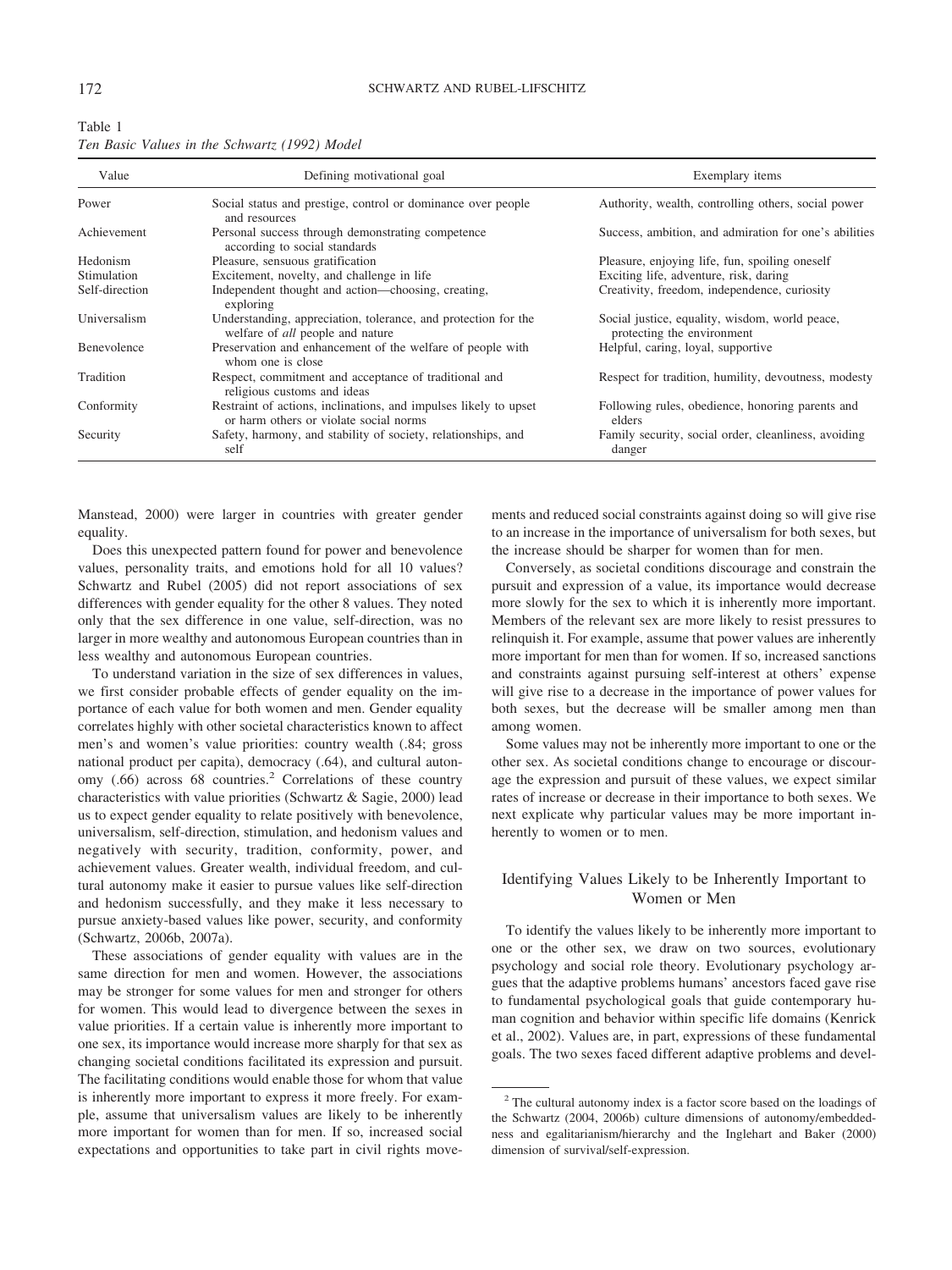oped different cognitive and affective mechanisms in two domains in particular, mating and reproduction. In other domains, they faced largely similar adaptive problems. This reasoning suggests that particular valued goals are likely to be inherently more important to one or the other sex. From social role theory, we consider the biological and physical features that presumably give rise to prevalent gender differences in role allocation and expectations. Especially important are the differences between women's and men's functions in reproduction and in their size and strength (Wood & Eagly, 2002).

For some values, social role theory and evolutionary approaches provide complementary bases for inferring that values are inherently more important to one sex. For other values, only one approach is relevant. The following sections specify the values likely to be inherently more important to men or to women. The rationales draw on either evolutionary psychology or social role theory or both, according to their relevance. The rationales relate the approaches to the motivational goals of the values (see Table 1).

### Power, Achievement, and Stimulation Values: Inherently Male?

*Power* and *achievement* are values likely to be inherently more important to men, according to both approaches. The defining goal of power values is to attain and protect status, prestige, and dominance over people and resources (Schwartz, 1992). The defining goal of achievement values is personal success through the demonstration of competence according to social standards. Power and achievement values share the motivation of enhancing personal interests.

Evolutionary analyses (e.g., Davies & Shackelford, 2008) note that women had to invest more than men in parenting. To avoid wasting their investment, women sought mates who could contribute resources to raising their child, helping the child to reach reproductive age. Women used men's status as a cue for mate selection because dominant, high-status men typically controlled more resources. Consequently, to enhance their success in competing for mates (Kenrick et al., 2002), status seeking became a central psychological goal for men. Thus, the pursuit of power and achievement became inherently more important for men than for women. Supporting these arguments, research shows that women rate attributes associated with power and achievement (e.g., rank, ambition) as more desirable in a mate than men do, men more frequently use tactics to attract mates that involve displaying these attributes, and men derogate rivals as lacking these attributes (e.g., Buss & Schmitt, 1993, 1996).

The social role perspective (Wood  $&$  Eagly, 2002) points to the interaction of the demands of the socioeconomic and ecological systems with men's higher testosterone levels and larger physical size. This interaction may account for men's predominance across cultures in occupations that enjoy more power and status (Whyte, 1978). Their biological and physical characteristics may incline men to seek power and achievement in the labor market and hence to value them more than women do.

The inherently greater importance of these two values for men implies that men will relinquish them more slowly than women will when social conditions provide less justification for their expression. The increasing wealth and autonomy that accompany greater gender equality weaken the justification for pursuing power and achievement.

*Stimulation* values may also be inherently more important to men than to women. With their defining goal of excitement, novelty, and challenge in life, they motivate risk taking. Evolutionary psychology suggests that men are inherently more inclined to take risks than women are. It argues that competition among men for mates is greater than competition among women because it offers men greater reproductive gains from winning and a greater likelihood of total reproductive failure from losing (Daly & Wilson, 2001). Pursuing success in this competition is likely to have produced sexual selection pressures for men to evolve a psychology that makes them more willing than women to undertake risks (Davies & Shackelford, 2008). Supporting these arguments is evidence that, compared with women, men take more risks (Byrnes, Miller, & Schafer, 1999), have higher rates of death in accidents (e.g., Holinger, 1987; Wilson & Daly, 1997), and more frequently engage in substance abuse (e.g., Irwin, Igra, Eyre, & Millstein, 1997). The increasing wealth and autonomy that accompany greater gender equality facilitate the pursuit of stimulation. They should lead to a sharper increase in the importance of stimulation values among men than among women.

### Benevolence and Universalism Values: Inherently Female?

*Benevolence* values motivate people to preserve and enhance the welfare of close others. Benevolence values apply most critically to relations within the family. Evolutionary reasoning suggests that women will seek to maximize the return on their large initial parental investment by evolving goals of caring for their children's welfare. Hence, it is more crucial for women than for men to promote supportive family relations that create an environment that enables their child to reach reproductive age. Moreover, it is more important to women to maintain long-term relationships, and women are less willing than men to engage in short-term affairs (Davies & Shackelford, 2008). Social role theory attributes women's central role in caring for family members largely to their ability to gestate. Their role in reproduction and caring gives them more direct experience as nurturers (Valian, 1998). In virtually all contemporary societies, women continue to have primary responsibility for childbearing and nursing; care for children, the sick, and older people; and running the home (Georgas, Berry, van de Vijver, Kağitçibaşi, & Poortinga, 2006). Together, women's roles, their experiences, and their adaptive gain from caring for close others may make benevolence values inherently more important to women than to men.

*Universalism* values have as their goal understanding, appreciation, tolerance, and protection for the welfare of *all* people and for nature. Like benevolence values, they entail transcending selfish interests for the sake of others. The inherently greater importance of benevolence values to women than to men may also generalize to universalism values because universalism values emerge through the extension of benevolence values beyond the in-group to the wider society. According to the theory of basic values, self-transcendence (benevolence and universalism) and selfenhancement (power and achievement) values are motivationally opposed (Schwartz, 1992). That is, it is difficult to pursue both of them simultaneously. Consequently, emphasizing one leads to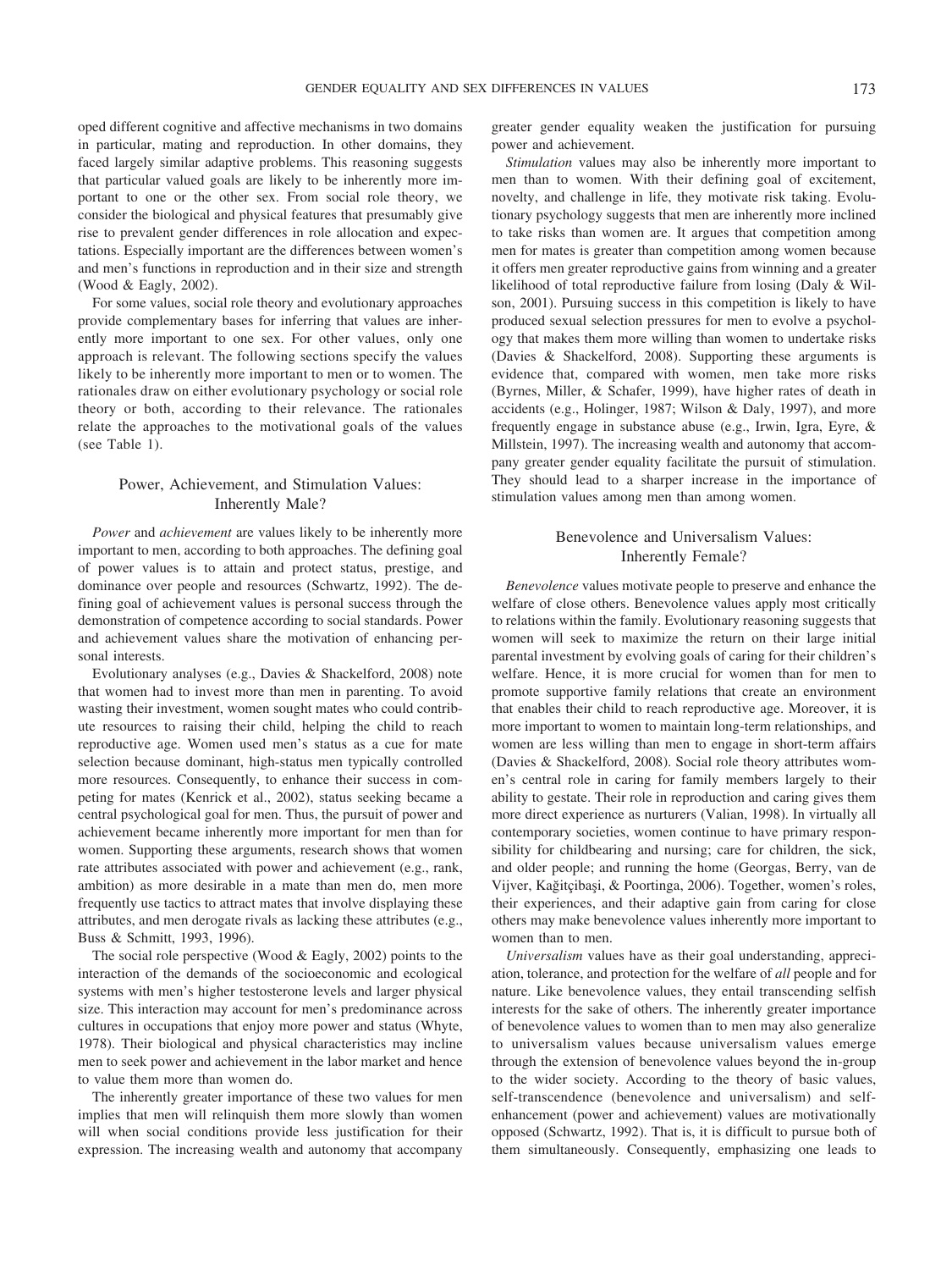deemphasizing the other. The motivational conflict between these two types of values may amplify any inherent sex difference for both. Thus, gender equality should increase the importance of benevolence and universalism values for both sexes, but the increase should be sharper for women than for men.

### Security, Conformity, Tradition, Self-Direction, and Hedonism: No Inherent Sex Difference?

Three values—security, conformity and tradition—share an underlying motivation to avoid threats and anxiety and to preserve the status quo (Schwartz, 1992, 2006b). We posit no inherent sex differences in these values.

The goal of *security* values is safety; harmony; and stability of society, relationships, and the self. Evolutionary reasoning suggests that both sexes develop psychological mechanisms that motivate vigilant avoidance of whatever poses threats to health or survival (Kenrick et al., 2002). The self-protective motivation that security values express is therefore equally relevant to both sexes. Because self-protection is critical in all social roles, social role theory also implies no inherent association of security values with one or the other sex.

The goal of *conformity* values is restraint of actions, inclinations, and impulses likely to upset or harm others or to violate social expectations or norms in everyday interaction. The goal of *tradition* values is respect, commitment, and acceptance of customs and ideas imposed by one's culture or religion. Both types of values derive from the need to inhibit behavior that might disrupt social relations and undermine group solidarity.

Conformity and tradition values may serve the evolutionary goal of building and maintaining coalitions. Coalitional bonds promote cooperation and mutual assistance in times of need and contribute significantly to reproductive fitness (Kenrick et al., 2002). Coalitions were useful to men for hunting, warfare, and defense and to women for food gathering, child care, and homemaking. Inhibiting disruptive impulses and violations of expectations would be critical for maintaining effective coalitions for both men and women. Adhering to the customs and traditions that symbolize and ensure group solidarity would strengthen coalitions for both women and men. Any system of social roles, whether predominantly the domain of men or the domain of women, functions more smoothly and benefits if its occupants value conformity and tradition. This helps to avoid conflict within the group and to maintain accepted practices and beliefs. Thus, neither evolutionary psychology nor social role theory imply that the importance of conformity and tradition values is inherently greater for women or for men.

The goal of *self-direction* values is independent thought and action—choosing, creating, exploring. Self-direction values are a transformation of individual needs for control and mastery (e.g., Bandura, 1977) and for some independence and autonomy in interaction (e.g., Kluckhohn, 1951, in Schwartz, 1992). Both women and men have these needs. From an evolutionary perspective, exercising some independence, creativity, and exploration were requisites for success both in men's hunting, warfare, and defense activities and in women's food gathering and efforts to attract an appropriate mate. They are also requisites for men and women to succeed in such currently gender-differentiated occupational roles as engineering and elementary school teaching. Given the relevance of self-direction to both men and women, from both

evolutionary and social role perspectives, we see no reason to posit that the importance of self-direction values is inherently different for men and women.

The goal of *hedonism* values is pleasure, fun, and enjoyment in life. Men and women may seek enjoyment in different activities, but we find no grounds to assume that the basic goal is inherently more important to one or the other sex. Both sexes may find pleasure in socializing, sports, eating, drinking, and the like, and women enjoy sex just as much as men do (Baumeister, Catanese, & Vohs, 2001). Hedonism values and the items that measure them refer to the full range of activities in which women and men engage to find pleasure in life. Thus, neither social role differences nor evolutionary adaptations suggest that the importance of hedonism values is inherently greater for men or for women.

The above analyses suggest that security, conformity, tradition, self-direction, and hedonism values are inherently no more important for either sex. Therefore, although increasing gender equality gives women and men more freedom to pursue the values they inherently care about, it should not increase the size of sex differences in the importance of these values. Indeed, a social role perspective suggests that increasing gender equality might lead to smaller sex differences in these values because gender role expectations and experiences become less differentiated.

### Hypotheses

We tested six hypotheses. Hypotheses 1 and 2 specify effects of societal gender equality on the overall importance of the 10 values for women and men. The hypotheses are based on the assumption that greater gender equality and societal characteristics associated with it facilitate and encourage the pursuit of some values (Hypothesis 1) and discourage and constrain the pursuit of others (Hypothesis 2). Hypotheses 3, 4, 5 and 6 specify the effects of societal gender equality on the size of sex differences in the importance of the 10 values. They are based on the inherent relations of sex with the importance of particular values that we postulate.

*Hypothesis 1:* The importance of benevolence, universalism, self-direction, stimulation, and hedonism values is associated with higher societal gender equality.

*Hypothesis 2:* The importance of power, achievement, security, conformity, and tradition values is associated with lower societal gender equality.

*Hypothesis 3:* For benevolence and universalism values, whose importance we propose is inherently greater for women, the association with gender equality is more positive for women than for men. This produces larger sex differences with greater gender equality (divergence).

*Hypothesis 4:* For power and achievement values, whose importance we propose is inherently greater for men, the association with gender equality is less negative for men than for women. This produces larger sex differences with greater gender equality (divergence).

*Hypothesis 5:* For stimulation values, whose importance we propose is inherently greater for men, the association with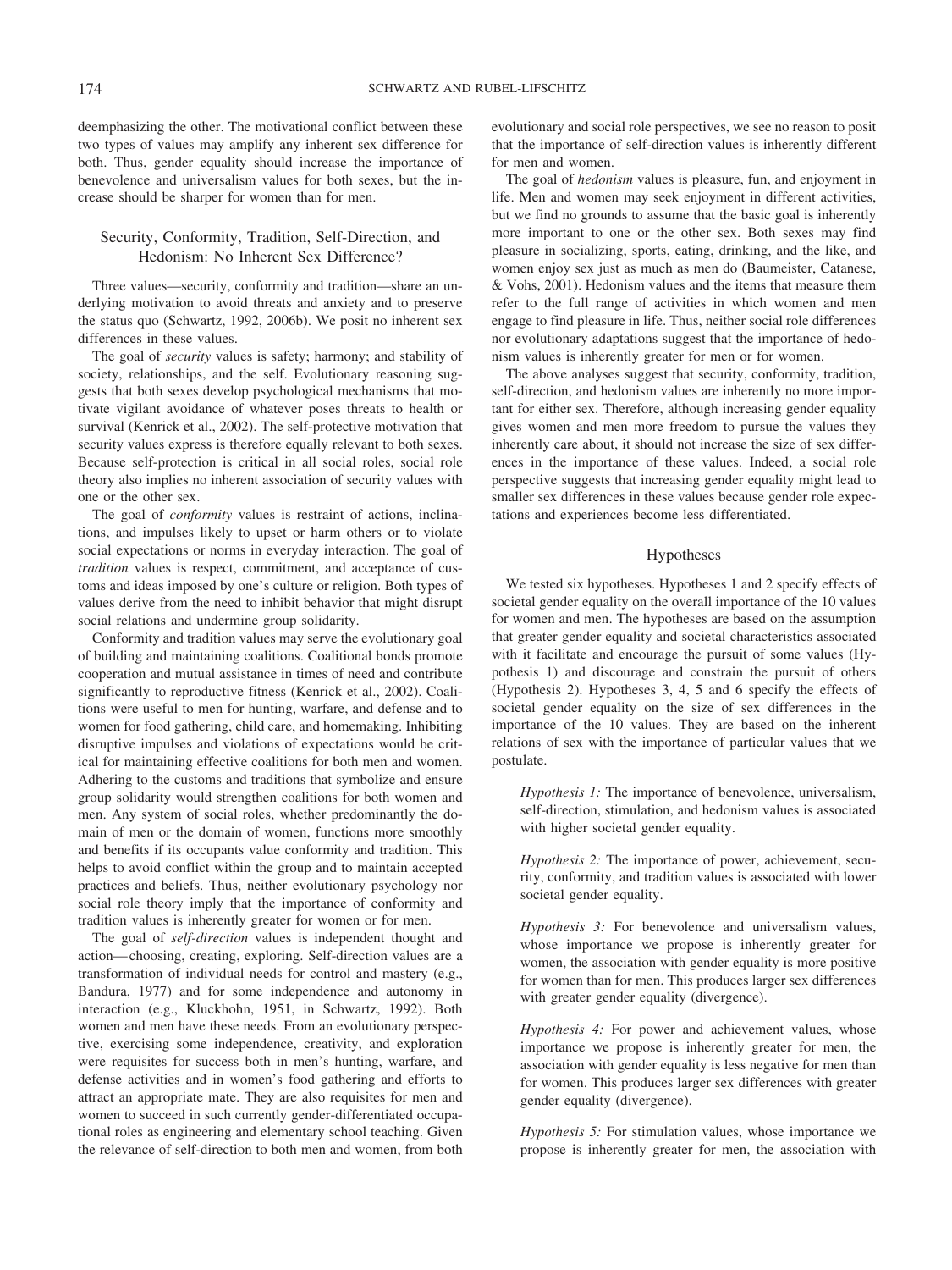gender equality is more positive for men than for women. This too produces larger sex differences with greater gender equality (divergence).

*Hypothesis 6:* For conformity, security, tradition, selfdirection, and hedonism values, whose importance we propose is not inherently greater for men or women, gender equality is unrelated to sex differences or, possibly, negatively related (convergence).

We tested the hypotheses separately in representative national samples and in university student samples. Representative samples allow maximum generalization; students reduce possible confounding influences that could distort national differences because students share many background characteristics. Findings are unlikely to be biased by the selection of countries because the countries cover the whole continuum of social structural and cultural dimensions.

### Method

#### *Samples and Procedure*

*Study 1.* Strict probability samples, representing the population 15 years and older in each of 25 countries, were taken from the European Social Survey (ESS), 19 from Round 1 (2002–2003) and five more from Round 2 (2003–2004). The countries included Austria, Belgium, Czech Republic, Denmark, Estonia, Finland, France, Germany, Great Britain, Greece, Hungary, Ireland, Israel, Netherlands, Norway, Poland, Portugal, Slovakia, Slovenia, Spain, Sweden, Switzerland, Turkey, and Ukraine. Further, we treated West Germany and East Germany as separate cultural units because distinct country-level characteristics are available for each. The data were taken from Web site http://ess.nsd.uib.no and cleaned as reported below.

*Study 2.* University and college students from 68 countries (118 samples) participated between 1988 and 2005.3 We combined multiple samples from the same country and treated East and West Germany as separate units. The 68 countries, listed in Appendix A, represent much of the cultural diversity of literate human societies. Appendix A also lists the number of men and women in each sample (Study 1 total  $N = 42,355$ ;<sup>4</sup> Study 2 total  $N = 25,968$ ).

#### *Value Instruments*

*Study 1.* Respondents completed a version of the Portrait Values Questionnaire (PVQ; Schwartz, Melech, Lehmann, Burgess, & Harris. 2001) shortened and revised for the ESS (Schwartz, 2007b; Schwartz & Rubel, 2005). This version includes verbal portraits of 21 different people, gender matched with the respondent. Each portrait describes a person's goals, aspirations, or wishes that point implicitly to the importance of a value. For example, "It is very important to him to help the people around him. He wants to care for their well-being" describes a person who cherishes benevolence values. The 21 items are listed in Appendix B.

For each portrait, respondents answer the question "How much like you is this person?" on a 6-point labeled scale ranging from  $1 = not$  *like me at all* to  $6 = very$  *much like me.* The importance of a value is the mean response to the items that measure it. Thus, we infer respondents' own values from their self-reported similarity to people described implicitly in terms of values. Internal reliabilities of the values are necessarily low because the two items that measure each value (3 for universalism) are intended to cover the conceptual breadth of the value rather than a core idea. Alpha averaged .58, ranging from .37 (tradition) to .70 (achievement).

Despite low reliabilities, hypothesized associations of these value scores support their validity. Across numerous countries, they correlated with voluntary memberships, political activism, immigration attitudes, social involvement, and interpersonal trust (Schwartz, 2007b). Even tradition, whose reliability is lowest, correlates predictably with education, age, religiosity, interest in politics, and rejection of homosexuality (all  $ps < .0001$ ). Moreover, the 21 items form the prototypical, motivational structure of 10 values in a multidimensional scaling analysis (Davidov, Schmidt, & Schwartz, 2008; Schwartz, 2007b).

*Study 2.* Respondents completed the Schwartz Value Survey (SVS; Schwartz, 1992) that presents two lists of abstract value items. Each item expresses the motivational goal of one of the 10 values (see Table 1). An explanatory phrase following each item further specifies its meaning. For example, "FREEDOM (freedom of action and thought)" is a self-direction item. Respondents rate each item "as a guiding principle in MY life" on a 9-point scale ranging from  $7 = of$  *supreme importance* through  $0 = not$  *impor* $t$ ant to  $-1$  = *opposed to my values*. Samples responded either to the 56-item SVS or to the revised 57-item SVS (Schwartz, 1992, 2006b).

The items used to index each value were those designated a priori as markers that also demonstrated near-equivalent meanings in studies in 67 countries (Schwartz, 1992, 2006b). Three to five items indexed each value (except eight for universalism). Alpha averaged .67, ranging from .55 (self-direction) to .74 (universalism).

<sup>4</sup> Numbers of men and women in some countries differ from those in Schwartz and Rubel (2005) because we used a later data set (Jowell & the Central Co-ordinating Team, European Social Survey 2002/2003, 2003).

<sup>3</sup> We thank the many people who gathered the Study 2 data as part of a project organized by Shalom H. Schwartz: Charity Akotia, Hasan Bacanli, Krassimira Baytchinska, Gabriel Bianchi, Marim Bilalic, Klaus Boehnke, Engelina Bonang, Michael Bond, Bartolo Campos, M. Martina Casullo, Patrick Chiroro, Renee Mayorga Chavez, Jose Luis Cossio, Kenneth Dion, Karen Dion, J.-B. Dupont, Norman Feather, Johnny Fontaine, Kathy Frost, Adrian Furnham, Wei-Zhi Gang, Francis Gendre, James Georgas, Rosalba Giacopino, Hector Grad, Andreas Gronningsaeter, Aydan Gulerce, Hidekazu Hakoi, Beatrice Hammer, Gyu-seog Han, Judy Howard, Sipke Huismans, Sumiko Iwao, Maria Jarymowicz, Jordana Jovanovic, David Karp, Uichol Kim, Goran Knezevic, Alexandre Kurc, Dan Landes, Nadezhda Lebedeva, Mei-Chi Li, Isabel Menezes, Paulo Mercado, Gerold Mikula, Kyrre Moen, Mesfin Samuel Mulato, John Munene, Regmi Murari, Kathleen Myambo, George Nidharadze, Toomas Niit, 'Sola Olowu, Michalis Papadopoulos, Darja Piciga, Deepa Punetha, Joseph Puyat, Mark Radford, Sonia Roccas, Maria Ros, Viera Rozova, Jose Saiz, Jose Miguel Salazar, Aliou Sall, Manfred Schmitt, Loraine Scholtz, Shalom Schwartz, Renuka Sethi, Carlos Sousa, Dario Spini, Jan Srnec, Silvia Susnijc, B. James Starr, Osamu Takagi, Alvaro Tamayo, Giancarlo Tanucci, Ilina Todorova, Harry Triandis, Shripati Uphadhyaya, Zsuzsa Vajda, Erika van der Watern, Markku Verkasalo, Monique Wach, Colleen Ward, Marie Wissing, Roderick Fulata Zimba, and two others whose names we are not free to reveal.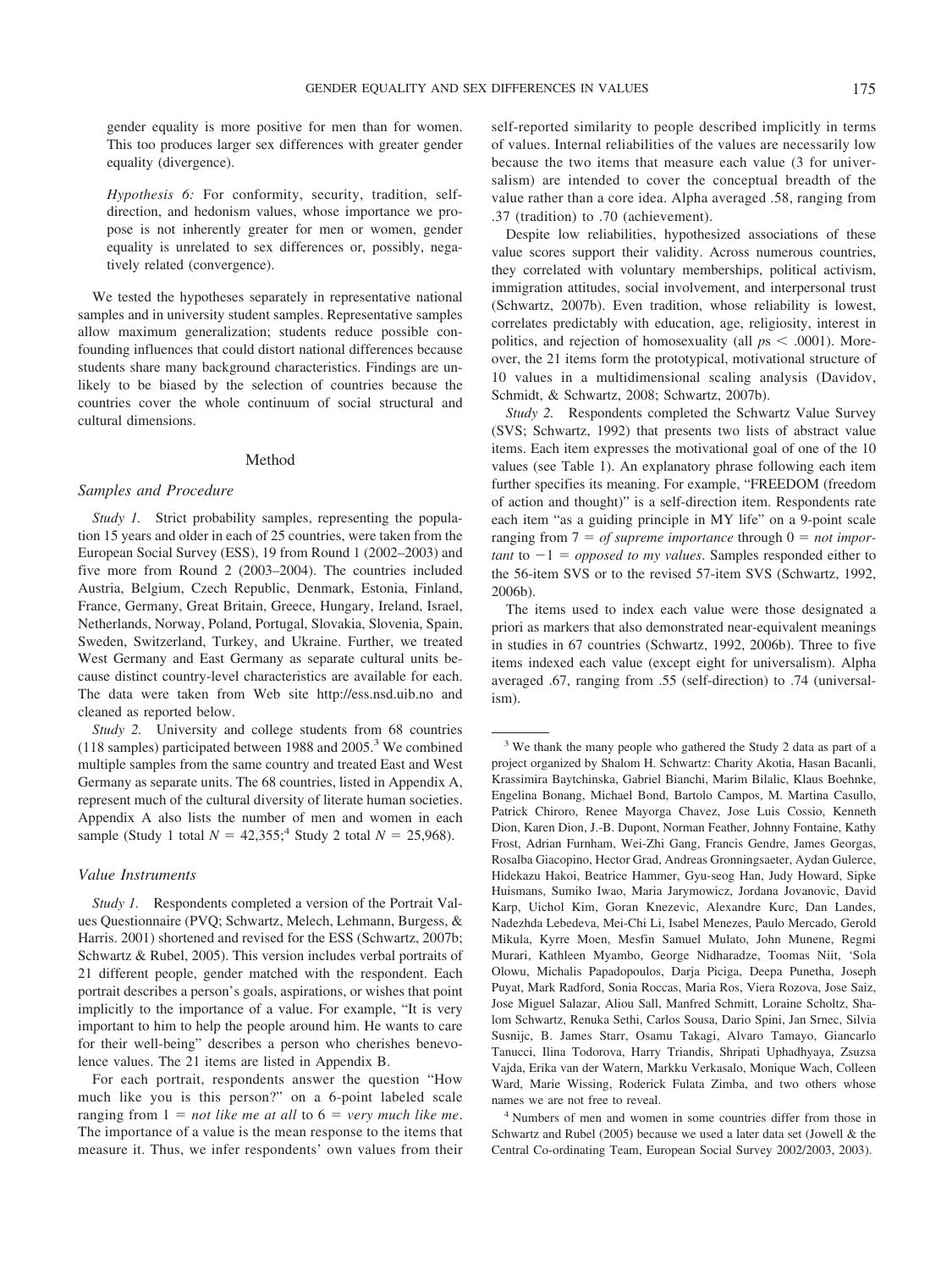*Correcting scale use.* In both studies, we excluded respondents who skipped more than 30% of the items or who used the same point on the response scale for more than 80% of the items, thereby discriminating little among values. We also centered each person's responses on his or her own mean for all items to eliminate individual differences in the use of the response scale (Schwartz, 1992, 2006b; Schwartz & Rubel, 2005). This converts absolute scores into value *priorities* that indicate the relative importance of each value to the person.<sup>5</sup>

*Meaning equivalence.* For valid comparison of men's and women's values across countries, the values should have similar meanings across sexes and cultures. Multidimensional scaling analyses of SVS data gathered in 15 languages showed that this was so for adult and student women and men in 21 countries from eight cultural regions (Struch, Schwartz, & van der Kloot, 2002). Multidimensional scaling and multigroup confirmatory factor analyses of the values measured with the PVQ in 19 representative European samples and a multigroup confirmatory factor analysis of the values measured with the SVS across 15 adult samples supported the near equivalence of meaning of the values across both sex and culture for both instruments (Schwartz & Rubel, 2005).

#### *Gender Equality*

Where available, we preferred country characteristics that predated the value scores because values are largely acquired prior to the age of 18 years (Grusec & Kuczynski, 2001). Two indicators directly measured societal gender equality. The Population Crisis Committee (1988) index of gender equality for the 1980s averages women's health, education, employment, and social equality. Prescott-Allen's (2001) index of gender equity for the mid- to late 1990s measures male–female differences in income, education, and representation in the national parliament. We measured gender equality in role opportunities indirectly with average family size in 1985, reversed (Encyclopedia Britannica, 1987). Childbearing and child rearing keep women home less in smaller families, so they can devote more time to extrafamilial activity. In a factor analysis in each study, all three indicators loaded more than .89 on a single factor. We therefore used the factor scores, computed separately for each study, to derive a more reliable index of gender equality. Appendix A provides the scores for each country for each study.

#### *Analyses*

Sex and values are individual level variables, whereas gender equality is a characteristic of the countries in which individuals are nested. We therefore used hierarchical linear modeling (HLM) to test the hypotheses (Raudenbush & Bryk, 2002). At the individual level, respondent sex predicted value importance, yielding a coefficient for the sex effect on each value across countries (i.e., the *sex slope*). In Study 1, we controlled effects of age and education because they vary substantially in representative samples. At the country level, gender equality predicted both mean country value importance and the size and direction of sex effects on values, that is, the sex slopes within countries.

### Results

### *Values Expected to Show Divergent Sex Effects With Greater Gender Equality*

Table 2 reports the HLM coefficients for the five values hypothesized to show larger sex differences the greater the gender equality in a country (divergence). The top portion presents results for Study 1 (25 representative national samples), the lower portion for Study 2 (student samples from 68 countries). The first column of HLM coefficients indicates the average effect of sex on each value (sex slope). The values in the second and third columns of HLM coefficients test our hypotheses. The second column of HLM coefficients indicates effects of gender equality on the mean importance of each value across countries. The third column of HLM coefficients indicates effects of gender equality on the sex slopes.

The first column of HLM coefficients in Table 2 shows values that are all significant, replicating findings reported in Schwartz and Rubel (2005). The positive slopes for sex indicate that benevolence and universalism values are more important to women (coded 2) than to men (coded 1) across countries in both studies. The negative slopes indicate that power, achievement, and stimulation values are more important to men than to women.

The second column of HLM coefficients in Table 2 indicates that gender equality relates significantly to the importance of each value across countries in both studies. Greater gender equality predicts more importance of benevolence, universalism, and stimulation and less importance of power and achievement. This confirms Hypotheses 1 and 2 for these values in both studies.

The third column of HLM coefficients in Table 2 tests the hypotheses regarding the effect of gender equality on the size of sex differences in value importance. Nine of the 10 are significant, and all are in the hypothesized direction. In both studies, the coefficients indicate that the positive association of benevolence and universalism values with gender equality is stronger for women than for men. The coefficients also indicate that the negative association of power and achievement values with gender equality is weaker for men than for women. Finally, the positive association of stimulation values with gender equality is stronger for men than for women. This confirms Hypotheses 3, 4, and 5 in both studies.

Exemplary Figures 1A and 1B illustrate two sets of the findings. They show that benevolence values are more important to women and power values are more important to men. Relevant to the hypotheses, they show that the sex differences in the importance of these two values are larger (diverge) under high gender equality. Moreover, this divergence is due to a sharper rise in the importance of benevolence values among women and to a shallower drop in the importance of power values among men.

### *Values Expected to Show No Change or Reduced Sex Effects With Greater Gender Equality*

Table 3 reports the HLM coefficients for the five values hypothesized to show no larger sex differences with greater societal gender equality. The positive sex slopes in the first column of

<sup>5</sup> Value means and standard deviations for men and women in each sample are available from Shalom H. Schwartz.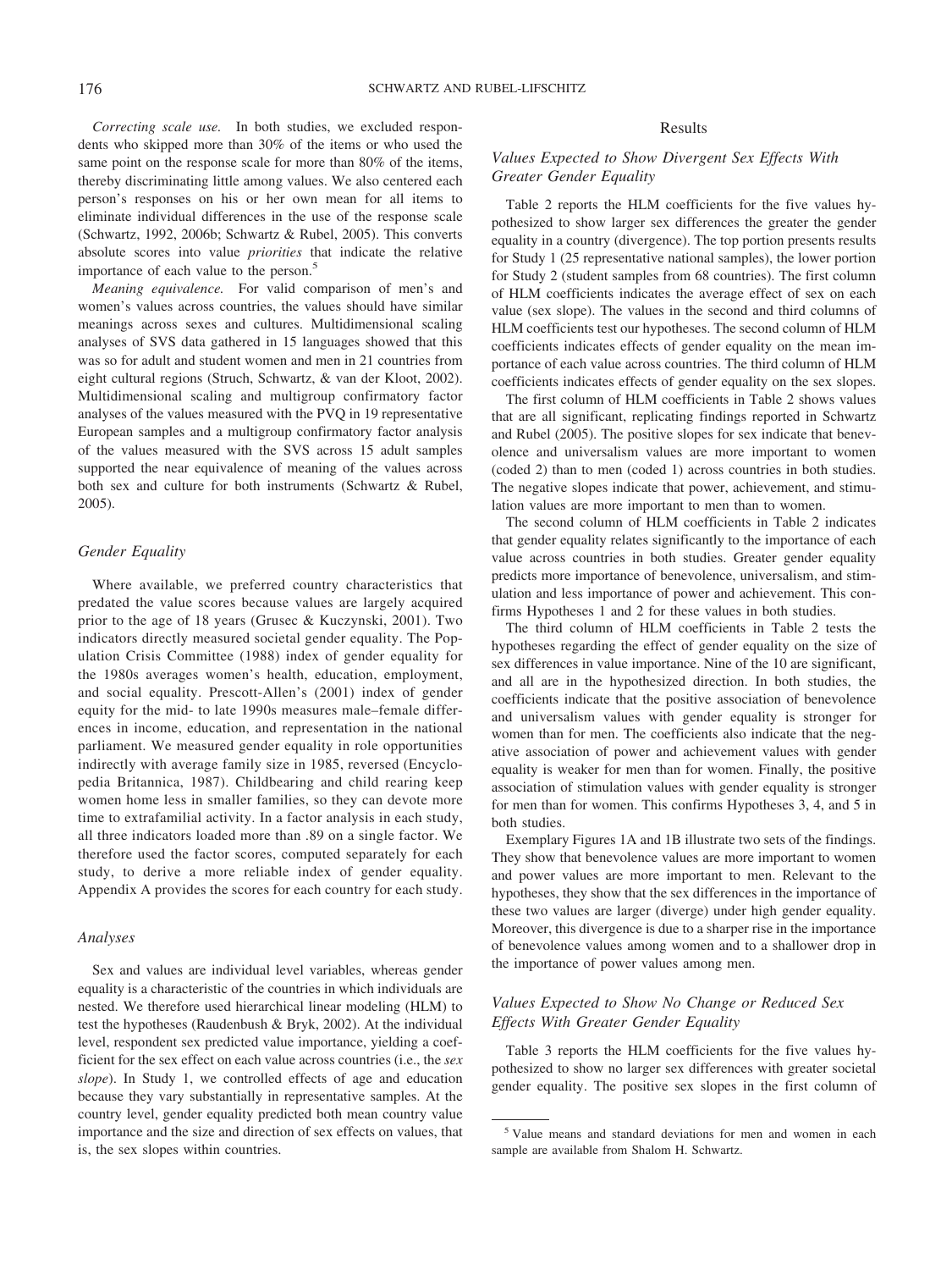|                                    |                           |      |                           | Gender equality |                           |      |                                                                         |  |
|------------------------------------|---------------------------|------|---------------------------|-----------------|---------------------------|------|-------------------------------------------------------------------------|--|
| Sex slope: Effect on<br>value mean |                           |      | Effect on value mean      |                 | Effect on sex slope       |      |                                                                         |  |
| Value                              | <b>HLM</b><br>coefficient | SE   | <b>HLM</b><br>coefficient | <b>SE</b>       | <b>HLM</b><br>coefficient | SE   | Nature of change in value<br>importance as gender<br>equality increases |  |
| <b>ESS</b>                         |                           |      |                           |                 |                           |      |                                                                         |  |
| Benevolence                        | $.214***$                 | .014 | $.085***$                 | .025            | $.052***$                 | .011 | Women increase more                                                     |  |
| Universalism                       | $.150***$                 | .011 | $.062***$                 | .016            | $.030*$                   | .013 | Women increase more                                                     |  |
| Power                              | $-.239***$                | .019 | $-.112***$                | .026            | $-.063**$                 | .019 | Men decrease less                                                       |  |
| Achievement                        | $-.209***$                | .019 | $-.138***$                | .027            | $-.027$                   | .017 | Men decrease slightly less                                              |  |
| Stimulation                        | $-.147***$                | .017 | $.095***$                 | .018            | $-.038**$                 | .011 | Men increase more                                                       |  |
| <b>Students</b>                    |                           |      |                           |                 |                           |      |                                                                         |  |
| Benevolence                        | $.130***$                 | .013 | $.099***$                 | .023            | $.046***$                 | .012 | Women increase more                                                     |  |
| Universalism                       | $.087***$                 | .018 | $.068*$                   | .028            | $.072***$                 | .021 | Women increase more                                                     |  |
| Power                              | $-.039***$                | .023 | $-.127***$                | .040            | $-.086***$                | .020 | Men decrease less                                                       |  |
| Achievement                        | $-.094***$                | .014 | $-.091**$                 | .030            | $-.034**$                 | .013 | Men decrease less                                                       |  |
| Stimulation                        | $-.184***$                | .026 | $.276***$                 | .047            | $-.060*$                  | .030 | Men increase more                                                       |  |
|                                    |                           |      |                           |                 |                           |      |                                                                         |  |

*Predicting Sex Differences and Value Means With the Gender Equality Index Across Countries for Values on Which Sexes Presumably Differ Inherently*

Note. Means diverged for all values as gender equality increased. HLM = hierarchical linear model; ESS = European Social Survey, representative national samples from 25 countries, controlling for age and education; Students = college student samples from 68 countries.<br> *p* < .05.  $\binom{**}{p}$  < .01.  $\binom{***}{p}$  < .001.

HLM coefficients indicate that women rate security values as more important than men do in both studies and tradition values as more important in Study 1. The negative slopes indicate that men rate self-direction and hedonism values as more important than women do in both studies. There was no sex effect for conformity values in either study or for tradition values in Study 2.

Table 2

The significant coefficients in the second column of HLM coefficients in Table 3 indicate that in both studies, self-direction and hedonism values are more important, whereas tradition and security values are less important, in countries with greater gender equality. Conformity values are less important in countries with greater gender equality in Study 1 but are unrelated to gender



*Figure 1.* Importance that women and men attribute to benevolence and power values as a function of national gender equality (standardized). A: Benevolence in Study 1, European Social Survey (ESS). B: Power in Study 2, students.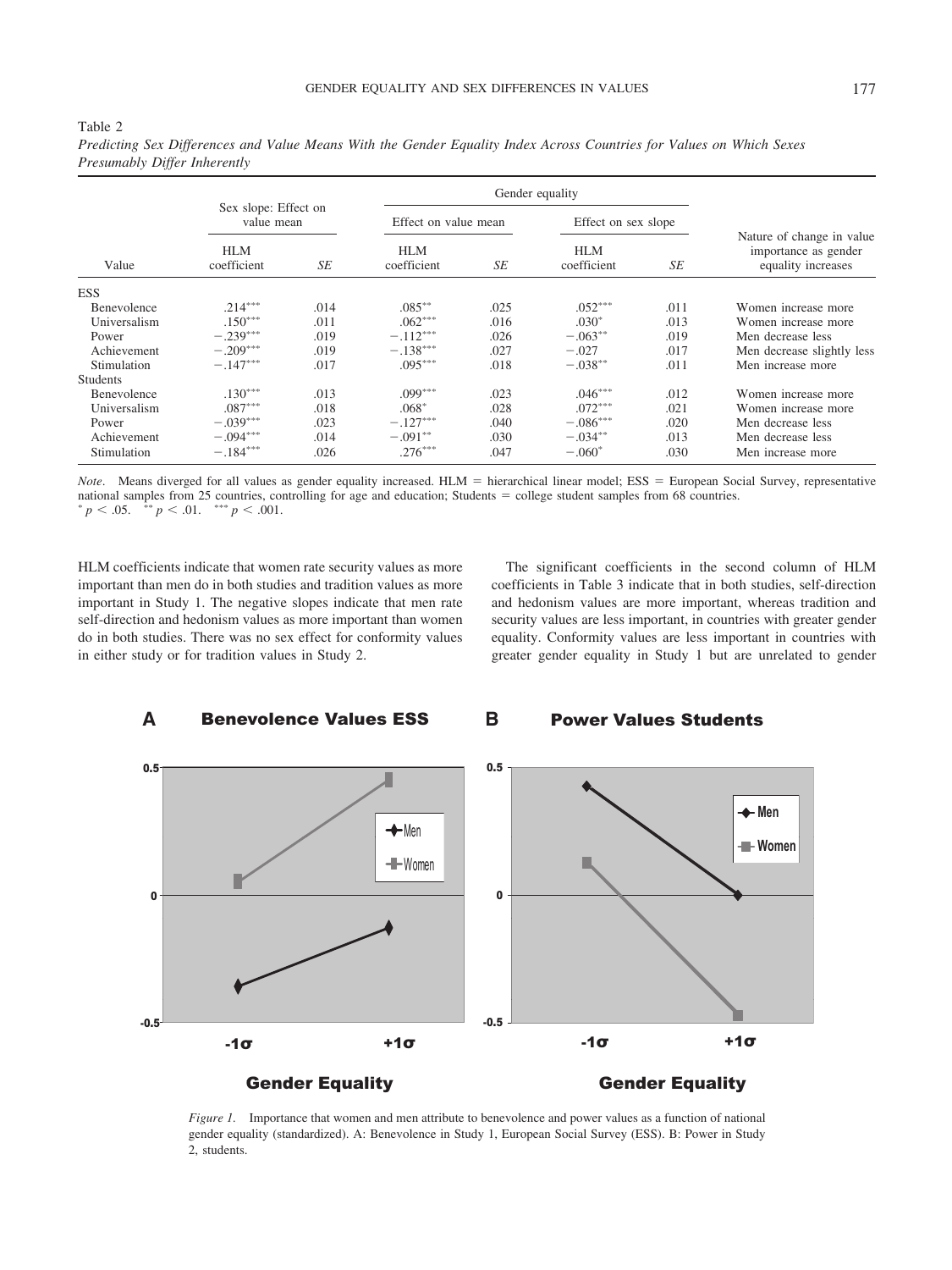|                                                                          |            |           | Gender equality           |                      |                           |      |                                                                      |  |
|--------------------------------------------------------------------------|------------|-----------|---------------------------|----------------------|---------------------------|------|----------------------------------------------------------------------|--|
| Sex slope: Effect on<br>value mean<br><b>HLM</b><br>coefficient<br>Value |            |           | Effect on value mean      |                      | Effect on sex slope       |      |                                                                      |  |
|                                                                          |            | <b>SE</b> | <b>HLM</b><br>coefficient | <b>SE</b>            | <b>HLM</b><br>coefficient | SE   | Nature of change in value importance<br>as gender equality increases |  |
| <b>ESS</b>                                                               |            |           |                           |                      |                           |      |                                                                      |  |
| Conformity                                                               | .027       | .017      | $-.019$                   | .036                 | $-.007$                   | .016 | Both unchanged                                                       |  |
| Tradition                                                                | $.156***$  | .011      | $-.153***$                | .023                 | $.017*$                   | .007 | Both decrease, men more women less;<br>value means diverge.          |  |
| Security                                                                 | $.171***$  | .010      | $-.128*$                  | .054                 | .001                      | .012 | Sexes decrease equally                                               |  |
| Self-direction                                                           | $-.083***$ | .011      | $.121***$                 | .020                 | .013                      | .009 | Sexes increase equally                                               |  |
| Hedonism                                                                 | $-.120***$ | .023      | $.154***$                 | .039<br>.014<br>.023 |                           |      | Sexes increase equally                                               |  |
| <b>Students</b>                                                          |            |           |                           |                      |                           |      |                                                                      |  |
| Conformity                                                               | $-.015$    | .021      | $-.390***$                | .035                 | .001                      | .019 | Sexes decrease equally                                               |  |
| Tradition                                                                | $-.010$    | .021      | $-.433***$                | .051                 | $-.075***$                | .021 | Both decrease, women more men less;<br>value means diverge           |  |
| Security                                                                 | $.044***$  | .016      | $-.216***$                | .031                 | $-.033$                   | .018 | Sexes decrease equally                                               |  |
| Self-direction                                                           | $-.079***$ | .015      | $.216***$                 | .029                 | $.030*$                   | .014 | Women increase more; value means<br>converge                         |  |
| Hedonism                                                                 | $-.258***$ | .031      | $.469***$                 | .052                 | .006                      | .013 | Sexes increase equally                                               |  |

*Predicting Sex Differences and Value Means With the Gender Equality Index Across Countries for Values on Which Sexes Presumably Do Not Differ Inherently*

Note. HLM = hierarchical linear model; ESS = European Social Survey, representative national samples from 25 countries, controlling for age and education; Students = college student samples from 68 countries.<br> *p* < .05.  $\binom{**}{p}$  < .01.  $\binom{***}{p}$  < .001.

equality in Study 2. Except for the last finding, these results confirm predictions in Hypothesis 1 and Hypothesis 2.

According to Hypothesis 6, gender equality is unrelated or negatively related to the size of sex differences in the five values reported in Table 3. The HLM coefficients for the gender equality effect on the sex slopes (i.e., reported in the third column of HLM coefficients) in Table 3 fit this expectation for four values (conformity, security, self-direction, and hedonism) in both studies, supporting Hypothesis 6. For self-direction, there is even evidence that the sex difference is smaller under high gender equality. The coefficients for tradition confound expectations, however. In the ESS study, there is a larger sex difference (women higher) under high gender equality (see Figure 2A). In the student study, in contrast, there is a crossover interaction: Women rate tradition values as more important where gender equality is low; men rate tradition values as more important where gender equality is high (see Figure 2B). Figure 2B reveals that the size of the sex difference is small at both levels of gender equality.

#### Discussion

In the current research, we sought to explain cross-national variation in the size of sex differences in values. We hypothesized that this variation depends on the level of societal gender equality. We further hypothesized that with greater gender equality, sex differences are larger for five values identified as inherently more important for one sex. In contrast, we expected the size of sex differences not to relate to gender equality for five other values identified as having no inherent association with one or the other sex.

We first established that the sex differences in the 10 basic values reported by Schwartz and Rubel (2005) replicated when analyzed in a different manner in an expanded set of samples. Men attributed more importance than did women to power, achievement, hedonism, stimulation, and self-direction values. Women attributed more importance than did men to benevolence, universalism, and security values. There were no consistent differences for conformity and tradition values.

We then tested hypothesized relations between gender equality and the overall importance of each value. As hypothesized, in societies with greater gender equality, both men and women attributed more importance to benevolence, universalism, selfdirection, hedonism, and stimulation values. Increased individual resources of wealth, education, and autonomy that accompany greater gender equality facilitate the expression and attainment of these values. Also as hypothesized, both sexes attributed less importance to power, achievement, security, conformity, and tradition values with greater gender equality. The increased individual resources that accompany gender equality make these anxietybased values less important because these resources reduce uncertainty and enhance people's ability to control threat and to achieve desired goals (Schwartz, 2006b, 2007a; Schwartz & Sagie, 2000).

#### *Cross-National Variation in the Size of Sex Differences*

Our primary focus was cross-national variation in the size of sex differences. We hypothesized that (a) the inherently greater importance of benevolence and universalism values for women augments positive effects of gender equality on these values for women compared with men, (b) the inherently greater importance of stimulation values for men augments positive effects of gender equality on these values for men compared with women, and (c) the inherently greater importance of power and achievement val-

Table 3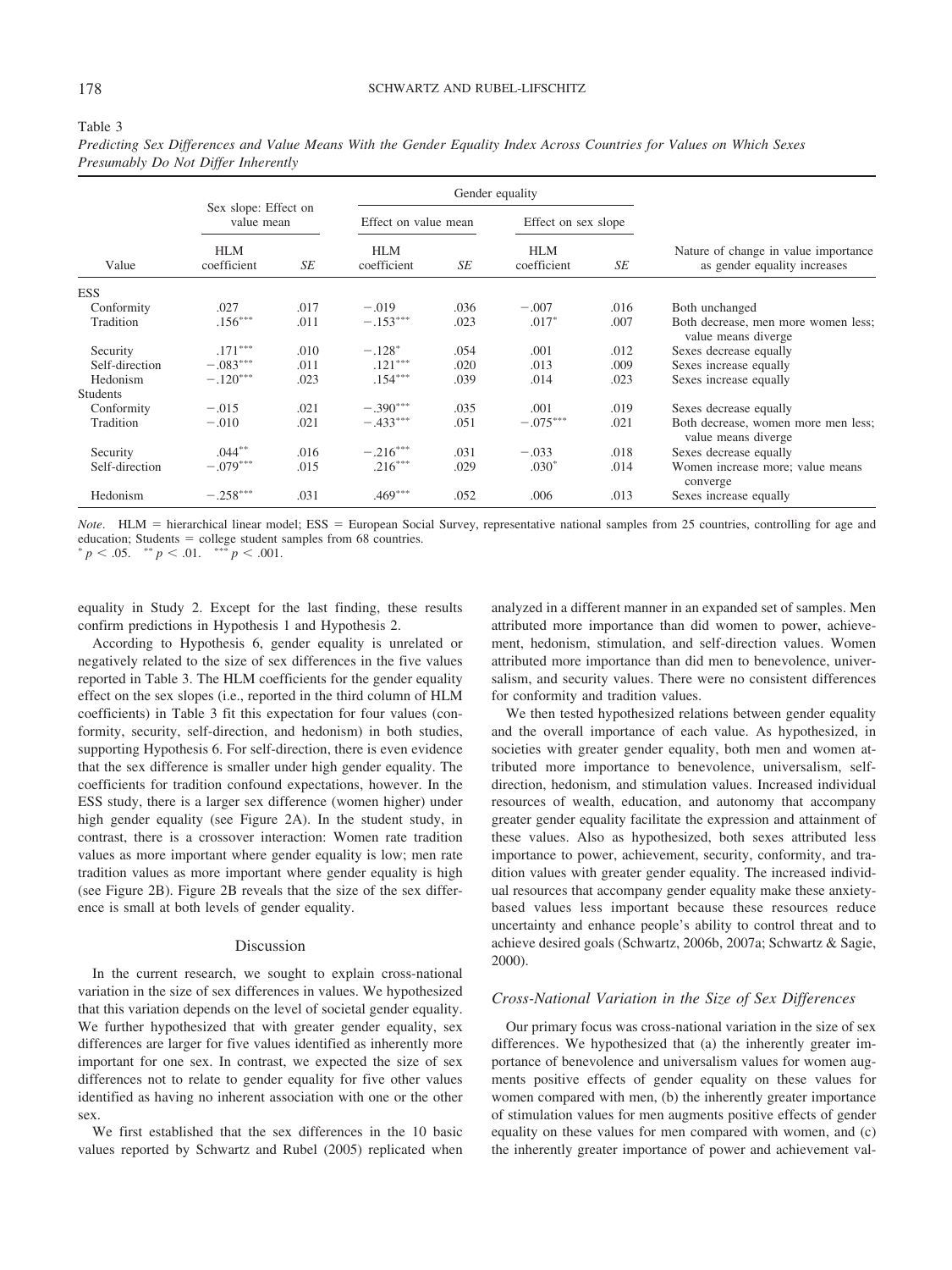

*Figure 2.* Importance that men and women attribute to tradition values as a function of national gender equality (standardized). A: Study 1, European Social Survey (ESS). B: Study 2, students.

ues for men diminishes negative effects of gender equality on these values for men compared with women. Both studies confirmed these three hypotheses. In contrast, for the five values for which we did not posit an inherent link to either sex, we hypothesized (d) no association of sex differences with greater gender equality or even smaller differences. This hypothesis was confirmed for hedonism, security, conformity, and self-direction values in both studies.

In the student study, the sex difference in self-direction values was smaller in high gender equality countries: Men emphasized these values much more than women did in low gender equality countries, but only a little more in high gender equality countries. Why did greater gender equality yield a smaller sex difference in self-direction values only in the student study? Self-direction values correlate substantially with education, rising sharply at the college level (Schwartz, 2002; Wach & Hammer, 2003). This may reflect socialization for intellectual independence in higher education. The ratio of women to men in colleges averaged 49/100 in the five countries lowest in gender equality in 1991 and 119/100 in the five countries highest in gender equality.<sup>6</sup> Where women are a clear minority on campus, expectations that they show less independence may prevail. Where women are a majority, such expectations could subvert the goals of education. More equal expectations for independent thought in the colleges of high gender equality countries may explain the smaller sex difference in selfdirection values.

Unexpectedly, with greater gender equality, the importance of tradition values decreased more among men than women in the

ESS study but more among women than men in the student study (see Table 3 and Figure 2). Women attributed more importance to tradition values at both low and high levels of gender equality in the ESS study. In the student study, though there was no overall sex difference, tradition values were more important to women under low gender equality and to men under high gender equality. Follow-up analyses address these unexpected findings.

Two items measured tradition in the representative samples in the ESS study. Item 9 (humility and modesty) showed equally negative associations with gender equality for women and men, as expected. Item 20 (maintaining family and religious traditions) yielded the unexpected finding: Its negative association with gender equality was smaller for women. This may be because women in high gender equality countries continue to take primary responsibility for preserving family and religious traditions (Georgas et al., 2006).

In the student study, two SVS tradition items, "HUMBLE" and "MODERATE," were the source of the greater negative association of tradition values with gender equality for women. The proportions of female students on college campuses may also explain this finding. In low gender equality countries, where

<sup>6</sup> Data were downloaded on July 10, 2008, from http:// www.nationmaster.com/graph/edu\_rat\_of\_fem\_to\_mal\_enr\_in\_ter\_eduratio-female-male-enrollments-tertiary&date = 1991. This is the most appropriate year for which data are available for most of the countries in the student study.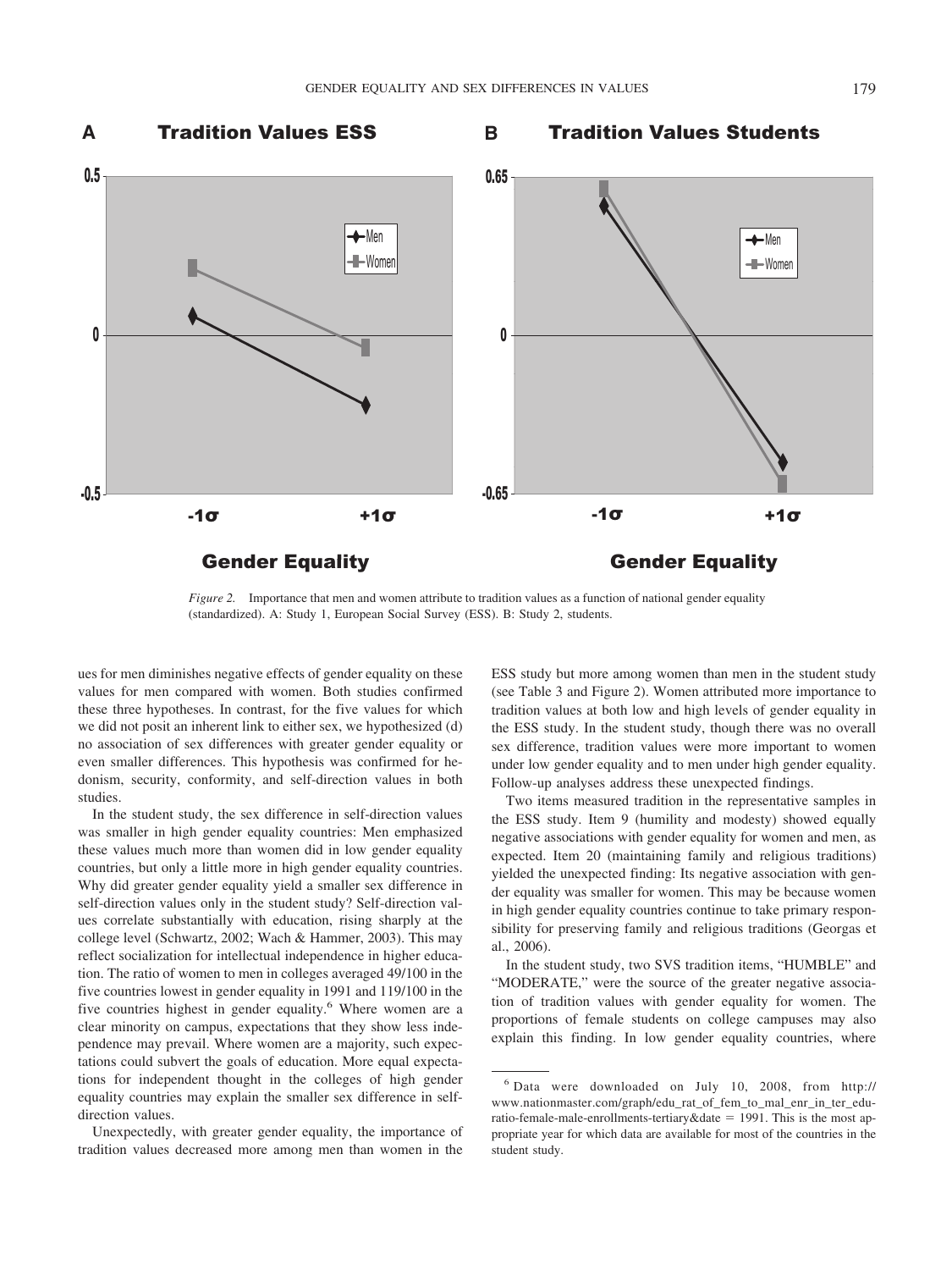women are a clear minority, traditional expectations that women be modest and humble are likely to prevail even on campus. In high gender equality countries, with substantial proportions of women on campus, such expectations of women are likely to lose force, especially for female students. Adding this change in the expectations of female students to the overall drop in the importance of tradition values for both sexes leads to the stronger negative association of these two tradition items with gender equality among women.

There was a smaller sex difference with greater societal gender equality for only one of the five values postulated to have no inherent association with one sex. This might seem surprising because gender equality could be expected to reduce differences in the gender role experiences and expectations that presumably give rise to sex differences in these values. The lack of convergence suggests that greater societal gender equality has yet to produce profound changes in the gender role experiences and diffuse gender expectations that may influence value importance (cf. Georgas et al., 2006).

### *Replication of Findings*

Both studies confirmed the hypotheses regarding associations between the size of sex differences and gender equality for 9 of the 10 values. We also ran the same HLM analyses separately for each of the three components of the gender equality index—the 1980s index of gender equality, the 1990s index of gender equity, and the 1985 average family size, reversed. The coefficients for the effects of gender equality on the sex slopes were in the same direction as the composite index in 55 of the 60 analyses (10 values  $\times$  2 studies  $\times$  3 indicators of gender equality). None of the five reversals were significant and all were in cases where gender equality was hypothesized to be unrelated to the size of the sex difference. These analyses lend further confidence to the findings with the composite gender equality index.

The two studies differed in important aspects. They were based on different types of samples (representative national vs. college student), different sets of countries (44 nonoverlapping countries), different value instruments (SVS vs. PVQ), and somewhat different periods of data gathering (median year 2003 in Study 1, 1994 in Study 2). Moreover, the range of societal gender equality across countries was much larger in Study 2 than in Study 1. Considering all of these differences, the findings show encouraging robustness.

### *Related Research on the Size of Sex Differences and Alternative Explanations*

Research on traits, aspects of emotion, and mate preferences has also found variation in the size of sex differences with increasing societal gender equality. In the following section, we briefly describe these findings and the alternative explanations proposed for them and assess whether these explanations can account for the current findings with values.

*Traits.* Costa et al. (2001) found four personality traits on which women scored consistently higher than men across countries. The traits were neuroticism, agreeableness, and two composite variables they created, *feminine extraversion* (loving, sociable, submissive, cautious, and cheerful) and *feminine openness* (preferring feelings and novelty over ideas). The size of sex differences in all four traits varied in a similar manner across countries: Differences were generally larger in European and American than in African and Asian samples. Costa et al. (2001) correlated the average size of sex differences in the four traits with various country characteristics in 22–23 countries. They found larger sex differences in countries that were wealthier, had lower women's fertility rates, had higher ratios of women's to men's literacy, and had cultures that emphasized autonomy more. In other words, sex differences in the traits were larger in countries with greater gender equality. This parallels our findings for 5 of the 10 values.

Guimond et al. (2007) offered a general explanation for crossnational variation in the size of sex differences in self-reported personality variables. They contended that people in low gender equality (traditional) societies compare themselves with same-sex others when responding to personality questionnaires. This diminishes sex differences. In contrast, people in more gender-equal societies are more likely to engage in cross-sex comparison, making gender identity more salient. This presumably induces selfstereotyping in gender terms in high gender equality societies, yielding larger gender differences in self-reported personality.

Costa et al. (2001) offered a similar explanation based on social comparison processes. In addition, they suggested that subtle gender differences may not be noticed in collectivist societies where personality traits are generally less relevant. They also suggested that gene pool differences between non-European and European countries might explain the variation in sex effects. Finally, they speculated that even real sex differences in personality may be obscured in traditional cultures because they are attributed to roles.

None of these explanations distinguish among different personality variables. The sources of sex differences they propose (social comparison, relevance of personality traits, gene pools, attribution) would imply that sex differences should be larger with greater gender equality for all 10 values. Findings for half of the values in the current study contradict this implication. In contrast, our theorizing successfully predicted which values would exhibit larger sex differences with greater gender equality and which values would not.

Even for the five values predicted to show larger sex differences under higher gender equality by both the alternative explanations and our own, our explanation makes more refined predictions. It predicts whether the positive or negative association of a value with gender equality is stronger for men or for women. We propose that, with greater gender equality, the importance of a value is augmented or diminished more for the sex to which it is inherently more important. Findings for the five values postulated to be related inherently to one sex confirmed this implication. For example, greater gender equality was associated more positively with benevolence for women and more negatively with power for men. The alternative explanations do not account for sex differences in the strength of associations.

*Emotions.* Fischer and Manstead (2000) examined the size of sex differences in the duration of emotional experiences, their intensity, and their nonverbal expression across 37 countries for seven emotions. The most consistent predictor of the size of sex differences in emotions was the United Nations gender empowerment index, a measure of gender equality in a country's political and economic life. Sex differences in all three types of emotional reactions were significantly larger in countries high on this index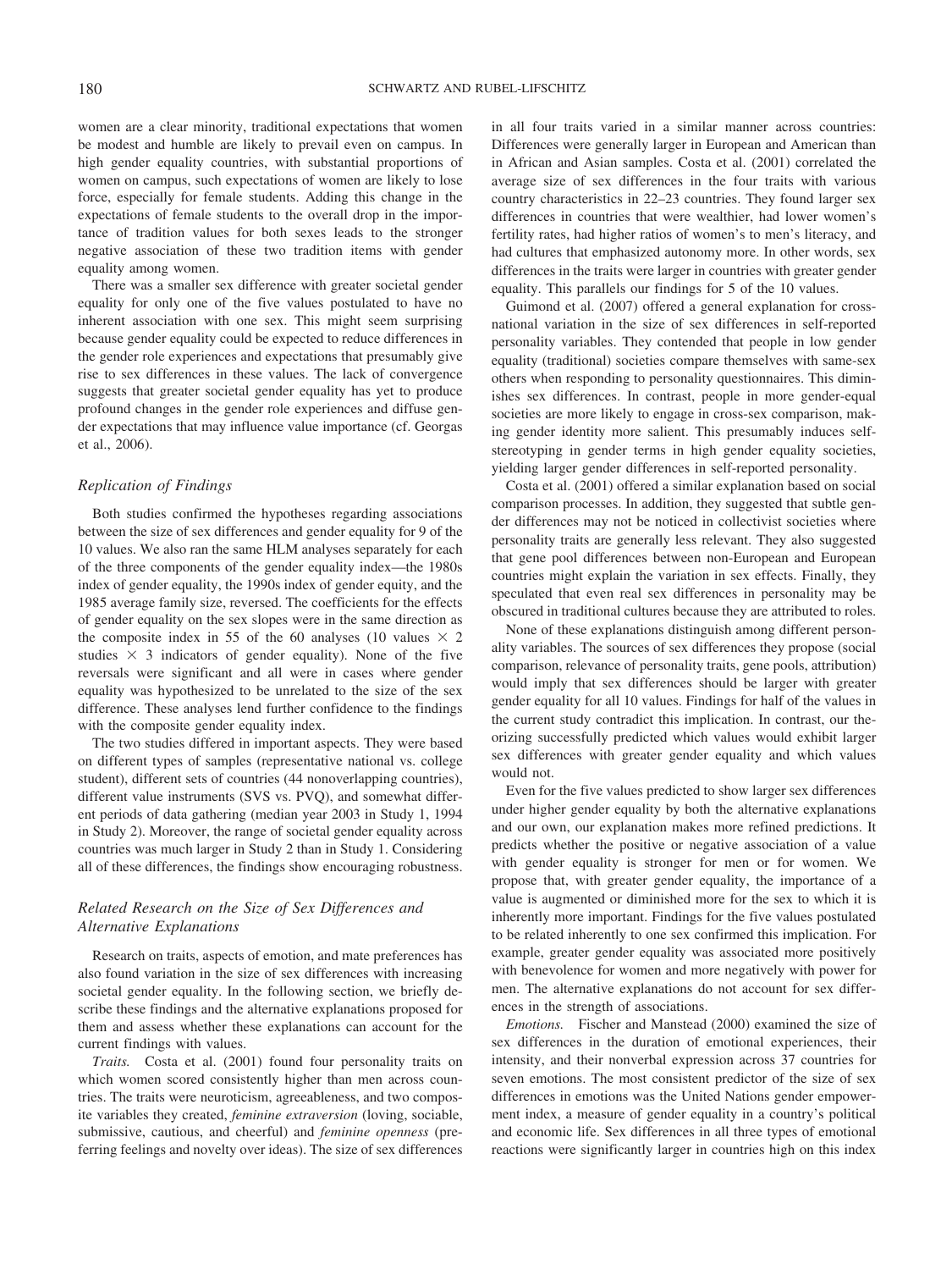of societal gender equality than in countries low on the index. This too parallels our finding for 5 of the 10 values.

Fischer and Manstead's (2000) explanation for their finding draws on the substantial positive correlation between the United Nations gender empowerment index and Hofstede's individualism–collectivism index. They suggested that the critical problem in individualistic cultures is to find a balance between the competing demands of achieving and maintaining independence on the one hand and maintaining the integrity of the social unit on the other. In response to this problem, individualist cultures socialize males to specialize in independence and females to specialize in social relations. Males learn to experience emotions less intensely and females learn to be more emotionally expressive to provide the emotionality necessary for social solidarity in individualist cultures (i.e., countries with greater gender equality). Collectivistic cultures do not have to create specialists because the cultural task of the individual is to adjust to significant others and maintain interdependence, so male–female differences in emotion reactions are smaller.7

This explanation of variation in the size of sex differences in emotions cannot explain our findings with values. It implies that under high gender equality, the size of sex differences in values should be larger for values whose pursuit or expression entails stronger emotional experiences and expressiveness. Moreover, these values should be more important for women than for men. There are no grounds for positing that greater emotionality is associated with the five values that show larger sex differences under high gender equality (e.g., universalism) than with the five values that do not (e.g., security). Moreover, men, rather than women, rate three of the values that concern emotional experience (i.e., power, achievement, stimulation) more important.

*Mate preferences.* Two studies have reported that gender differences in mate preferences converge as societies provide women more reproductive freedom and higher educational equality (Eagly & Wood, 1999; Kasser & Sharma, 1999). Across societies, women more than men prefer mates who can provide resources (e.g., status, financial security). Women's preference for such mates decreases, however, as social conditions give them more control over their own destiny, whereas men's preferences are unaffected. Thus, the sex difference decreases with greater gender equality. This is opposite to the increases in sex differences that have been documented previously for traits (Costa et al., 2001) and for emotions (Fischer & Manstead, 2000) and that this study documents for five personal values. Social role theory can explain the mate preferences finding as being due to women's increased ability to acquire resources themselves with greater role equality rather than requiring mates who can provide resources. An evolutionary-interactionist view could argue that women have an evolved psychological mechanism to prefer mates who can provide resources, but this mechanism is activated less strongly in a context that enables them to attain resources themselves.

Mate preferences are characteristics one seeks in others, not characteristics of one's own personality. So the finding of a pattern of variation in the size of sex differences opposite to that for one's own traits, emotions, and five values is not problematic. Women's greater preference than men's for mates of high status and wealth implies that women attribute more importance to power values in their mates than men do. This is compatible with the evolutionary

explanation we proposed for men's greater valuing of power power gives men an advantage in competing for mates.

*Applying our explanation to traits and emotions.* Researchers have presented separate explanations for cross-national variation in the size of sex differences in one's own traits, emotions, and values. We have shown that the explanations for traits and emotions do not fit values. We now speculate that our explanation for values might fit traits and emotions. All of the relevant traits and emotions analyzed by Costa et al. (2001) and by Fischer and Manstead (2000) were stronger among women than men, and all of the sex differences were greater in more gender-equal societies. To fit our explanation, these traits and emotions should also all be associated inherently more with being female than with being male. If so, women would express them more freely as societal gender equality increases, leading to larger sex differences. Are there grounds to infer that these traits and emotions are inherently more female?

Costa et al. (2001) specified four traits: neuroticism, agreeableness, feminine extraversion, and feminine openness. Neuroticism refers largely to negative emotionality, as did six of the seven emotions that Fischer and Manstead (2000) studied. Evolutionary and social role theory reasoning can support the claim of stronger inherent emotionality among females as compared with males. Women make a larger parental investment than do men and are therefore more likely to evolve patterns of behavior that will enable their children to reach reproductive age. Emotional sensitivity and expressiveness are such behaviors. They are critical for maintaining close interpersonal ties in extended families, thereby contributing to successful child rearing. Moreover, women's role in reproduction and caring, grounded in their ability to gestate, gives them direct nurturing experience in which emotional sensitivity and expressiveness are central.

The evolutionary and social role arguments that support a view of emotionality as inherently more characteristic of women than of men also apply to the feminine openness trait, the agreeableness trait, and the feminine extraversion trait that Costa et al. (2001) specified. The two strong positive facets of feminine openness, feelings and aesthetics, both refer to emotional sensitivity, whereas the one negative facet, ideas, does not. The feelings facet measures receptiveness to inner feelings and experiencing emotions deeply. The aesthetics facet measures being moved by art, music, poetry, and beauty. The emotionality explanation applies less well to the weak positive facet, actions. Agreeableness is critical for building and maintaining close, supportive family relationships and for successful nurturing, activities crucial and more common for women than for men according to the evolutionary and social role approaches. The behaviors described by the three positive facets of feminine extraversion (warmth, gregariousness, and positive emotions) are critical for the same purposes, but those described by the negative facets (assertiveness and excitement seeking) would be disruptive.

<sup>7</sup> A weakness of this explanation is the fact that the United Nations gender empowerment index was a stronger, more consistent predictor of the size of sex differences than was the index of cultural individualism– collectivism. Yet the latter was the basis of the explanation. In the current study, individualism did not predict the size of sex differences in values, whereas the index of gender equality did.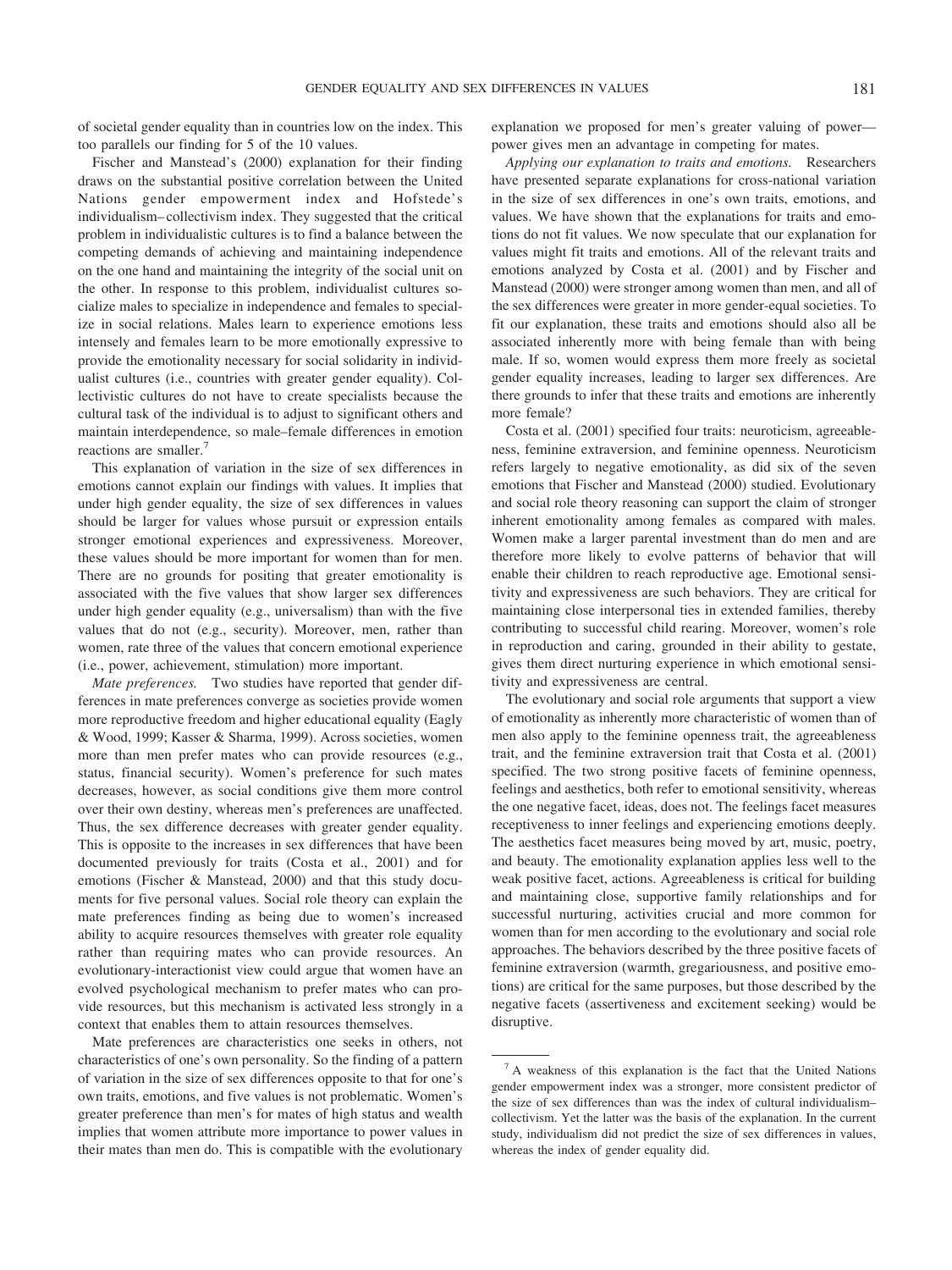In sum, the ideas that explain cross-national variation in the size of sex differences in values may also parsimoniously explain almost all of the findings of cross-national variation in the size of sex differences in one's own traits and emotions. Our explanation, unlike the alternatives, predicts divergence between the sexes with greater societal gender equality only for personality variables that are inherently associated with one sex, not for all personality variables. The one trait that showed no pattern of divergence in Costa et al. (2001) was conscientiousness. Fitting our explanation, the major components of this trait, dependability and hard work, are critical for the distinctive activities of both sexes. Hence, neither evolutionary nor social role reasoning imply an inherent link to one or the other sex.

#### *Strengths and Limitations*

Several strengths of the current research merit mention. This research innovates in several ways. First, it studies relations of sex differences to gender equality for all 10 basic values. Second, it develops and assesses a theory that makes different predictions for different values. Unlike past studies of personality variables, it does not assume that sex differences vary with societal characteristics in the same way for all values. Third, it addresses variation in sex differences across representative national samples from 25 countries, expanding on the 19 in Schwartz and Rubel (2005). It also tests the robustness of the findings and the theorizing by replicating the analyses with a different instrument to measure values and across student samples from 68 countries that differ substantially on characteristics relevant to gender equality. Finally, it uses indexes of values for which equivalence of meaning, reliability, and validity in predicting attitudes and behavior have been established, and it uses a more reliable index of societal gender equality than previous studies did.

A possible limitation of Study 2 is the use of data obtained over a 17-year period, making the findings vulnerable to period effects. To assess such effects, we added the year of data gathering to the HLM analyses. This did not change the findings for divergence, parallel change, or convergence in the size of sex differences for any of the values.

### *Methodological Issues and Implications*

Critics of using self-report data for cross-cultural comparisons note that respondents tend to compare themselves with familiar others when answering self-report items, the so-called reference group effect (e.g., Peng, Nisbett, & Wong, 1997). If this occurs, the standard of comparison will differ in each society. Hence, group mean differences will not reflect valid cross-cultural differences. This does not appear to be a problem in the current research. The self-report formats of our value instruments minimize social comparison. They elicit the importance of each value relative to all of the individual's own values, a within-person comparison. Moreover, we center individuals' responses on their own mean response to all value items. This transforms absolute value ratings into value priorities and gives each person in each country the same mean of zero. It provides a within-person standard of comparison that does not vary across countries.

The predictability and meaningfulness of the current findings are relevant not only to sex differences: They also support aggregation of self-reported values to describe national or other culture group differences. They add to tens of meaningful associations between aggregated national value scores and other country characteristics (e.g., Schwartz, 2004, 2006a, 2007a, 2007b). Together, these findings show that the reference group effect is not a critical source of distortion in indexes of self-reported values based on the SVS and PVQ.

An interesting implication of the current research is that gender equality may contribute to gender diversity rather than to gender similarity, at least in some areas. Greater equality appears to promote the freer expression of values that are inherently important for women (e.g., benevolence) or for men (e.g., stimulation). This runs contrary to a simplified reading of both role theory and evolutionary psychology as suggesting that greater gender equality necessarily leads to more gender similarity.

In this article, we have focused on cross-national variation in the size of sex differences in values. The magnitude of these differences varied substantially across countries. To keep things in perspective, it is critical to remember that correlations of each of the values with societal differences in gender equality and its components were in the same direction for both men and women. Thus, the sex differences discussed here should be viewed within a wider context of gender similarity.

#### References

- Bandura, A. (1977). *Social learning theory.* New York: General Learning Press.
- Baumeister, R. F., Catanese, K. R., & Vohs, K. D. (2001). Is there a gender difference in strength of sex drive? Theoretical views, conceptual distinctions, and a review of relevant evidence. *Personality and Social Psychology Review, 5,* 242–273.
- Buss, D. M., & Schmitt, D. P. (1993). Sexual strategies theory: A contextual evolutionary analysis of human mating. *Psychological Review, 100,* 204–232.
- Buss, D. M., & Schmitt, D. P. (1996). Strategic self-promotion and competitor derogation: Sex and context effects on the perceived effectiveness of mate attraction tactics. *Journal of Personality and Social Psychology, 70,* 1185–1204.
- Byrnes, J. P., Miller, D. C., & Schafer, W. D. (1999). Gender differences in risk taking: A meta-analysis. *Psychological Bulletin, 125,* 367–383.
- Central Co-ordinating Team, European Social Survey. (2002). *The European Social Survey Self-Completion Questionnaire (Round 1 2002)*. Available from http://ess.nsd.uib.no/index.jsp?year=2003&country= &module-questionaires
- Costa, P. T., Jr., Terracciano, A., & McCrae, R. R. (2001). Gender differences in personality traits across cultures: Robust and surprising findings. *Journal of Personality and Social Psychology, 81,* 322–331.
- Daly, M., & Wilson, M. (2001). Risk-taking, intrasexual competition, and homicide. In J. A. French, A. C. Kamil, & D. W. Leger (Eds.), *Nebraska Symposium on Motivation: Vol. 47: Evolutionary psychology and motivation* (pp. 1–36). Lincoln: University of Nebraska Press.
- Davidov, E., Schmidt, P., & Schwartz, S. H. (2008). Bringing values back in: The adequacy of the European Social Survey to measure values in 20 countries. *Public Opinion Quarterly, 72,* 420–445.
- Davies, A. P. C., & Shackelford, T. K. (2008). Two human natures: How men and women evolved different psychologies. In C. B. Crawford & D. Krebs (Eds.), *Foundations of evolutionary psychology: Ideas, issues and applications* (3rd ed., pp. 261–280). Mahwah, NJ: Erlbaum.
- Eagly, A. H., & Wood, W. (1999). The origins of sex differences in human behavior: Evolved dispositions versus social roles. *American Psychologist, 54,* 408–423.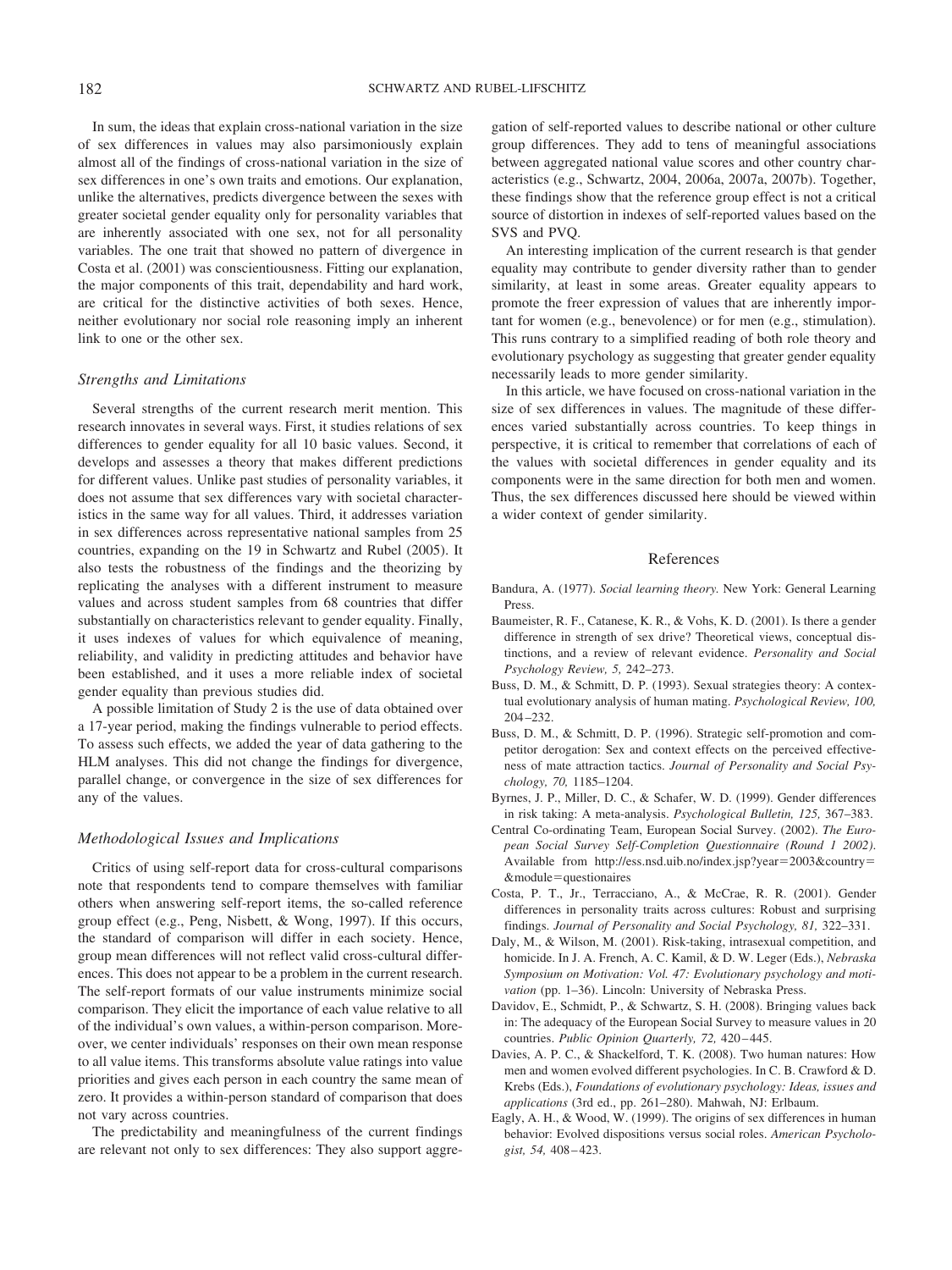- Encyclopedia Britannica (Ed.). (1987). *Encyclopaedia Britannica Almanac 1987*. Chicago: Author.
- Fischer, A., & Manstead, A. (2000). The relation between gender and emotion in different cultures. In A. Fischer (Ed.), *Gender and emotion: Social psychological perspectives* (pp. 71–94). London: Cambridge University Press.
- Georgas, J., Berry, J. W., van de Vijver, F., Kağitçibaşi, C., & Poortinga, Y. H. (Eds.). (2006). *Families across cultures: A 30-nation psychological study.* Cambridge, United Kingdom: Cambridge University Press.
- Grusec, J. E., & Kuczynski, L. (Eds.). (2001). *Parenting and the internalization of values: A handbook of contemporary theory.* New York: Wiley.
- Guimond, S., Branscombe, N. R., Brunot, S., Buunk, A. P., Chatard, A., Désert, M., et al. (2007). Culture, gender, and the self: Variations and impact of social comparison processes. *Journal of Personality and Social Psychology, 92,* 1118–1134.
- Holinger, P. C. (1987). *Violent deaths in the United States.* New York: Guilford Press.
- Inglehart, R., & Baker, W. E. (2000). Modernization, cultural change, and the persistence of traditional values. *American Sociological Review, 65,* 19–51.
- Irwin, C. E., Igra, V., Eyre, S., & Millstein, S. (1997). Risk-taking behavior in adolescents: The paradigm. In M. S. Jacobson, J. Rees, N. H. Golden, & C. E. Irwin (Eds.), *Annals of the New York Academy of Sciences: Vol. 817. Adolescent nutritional disorders: Prevention and treatment* (pp. 1–35). New York: New York Academy of Sciences.
- Jowell, R., & the Central Co-ordinating Team, European Social Survey 2002/ 2003. (2003). ESS Round 1 [Technical report]. London: City University, Centre for Comparative Social Surveys. Retrieved November 1, 2008, from http://ess.nsd.uib.no/index.jsp?year=2003&country=&module=download
- Kasser, T., & Sharma, Y. (1999). Reproductive freedom, educational equality, and female's preference for resource acquisition characteristics in mates. *Psychological Science, 10,* 374–377.
- Kenrick, D. T., Maner, J. K., Butner, J., Li, N. P., Becker, V., & Schaller, M. (2002). Dynamical evolutionary psychology: Mapping the domains of the new interactionist paradigm. *Personality and Social Psychology Review, 6,* 347–356.
- Kluckhohn, C. (1951). Values and value-orientations in the theory of action: An exploration in definition and classification. In T. Parsons & E. Shils (Eds.), *Toward a general theory of action* (pp. 388–433). Cambridge, MA: Harvard University Press.
- Peng, K., Nisbett, R. E., & Wong, N. Y. C. (1997). Validity problems comparing values across cultures and possible solutions. *Psychological Methods, 2,* 329–344.
- Population Crisis Committee. (1988). *Population Briefing Paper No. 20.* Washington DC: Author.
- Prescott-Allen, R. (2001). *The wellbeing of nations: A country-by-country index of* q*uality of life and the environment.* Washington, DC: Island Press.
- Raudenbush, S. W., & Bryk, A. S. (2002). *Hierarchical linear models: Applications and data analysis methods.* Newbury Park, CA: Sage.
- Schwartz, S. H. (1992). Universals in the content and structure of values: Theory and empirical tests in 20 countries. In M. Zanna (Ed.), *Advances in experimental social psychology* (Vol*.* 25, pp. 1–65). New York: Academic Press.
- Schwartz, S. H. (2002). *Education and value priorities.* Unpublished manuscript, The Hebrew University of Jerusalem, Jerusalem, Israel.
- Schwartz, S. H. (2004). Mapping and interpreting cultural differences around the world. In H. Vinken, J. Soeters, & P. Ester (Eds.), *Comparing cultures: Dimensions of culture in a comparative perspective* (pp. 43– 73). Leiden, the Netherlands: Brill.
- Schwartz, S. H. (2006a). A theory of cultural value orientations: Explication and applications. *Comparative Sociology, 5,* 136–182.
- Schwartz, S. H. (2006b). Les valeurs de base de la personne: Théorie, mesures et applications [Basic human values: Theory, measurement, and applications]. *Revue Française de Sociologie, 42, 249-288*.
- Schwartz, S. H. (2007a). Cultural and individual value correlates of capitalism: A comparative analysis. *Psychological Inquiry, 18,* 52–57.
- Schwartz, S. H. (2007b). Value orientations: Measurement, antecedents and consequences across nations. In R. Jowell, C. Roberts, R. Fitzgerald, & G. Eva (Eds.), *Measuring attitudes cross-nationally: Lessons from the European Social Survey* (pp. 161–193). London: Sage.
- Schwartz, S. H., Melech, G., Lehmann, A., Burgess, S., & Harris, M. (2001). Extending the cross-cultural validity of the theory of basic human values with a different method of measurement. *Journal of Cross-Cultural Psychology, 32,* 519–542.
- Schwartz, S. H., & Rubel, T. (2005). Sex differences in value priorities: Cross-cultural and multimethod studies. *Journal of Personality and Social Psychology, 89,* 1010–1028.
- Schwartz, S. H., & Sagie, G. (2000). Value consensus and importance: A cross-national study. *Journal of Cross-Cultural Psychology, 31,* 465– 497.
- Struch, N., Schwartz, S., & van der Kloot, W. (2002). Meanings of basic values for women and men: A cross-cultural analysis. *Personality and Social Psychology Bulletin, 28,* 16–28.
- Valian, V. (1998). *Why so slow? The advancement of women.* Cambridge, MA: MIT Press.
- Wach, M., & Hammer, B. (2003). *La structure des valeurs, est-elle universelle? Gene`se et validation du mode`le compre´hensif de Schwartz* [The structure of values, is it universal? Genesis and validation of the comprehensive model of Schwartz]*.* Paris: L'Harmattan.
- Whyte, M. (1978). *The status of women in preindustrial societies.* Princeton, NJ: Princeton University Press.
- Wilson, M., & Daly, M. (1997). Life expectancy, economic inequality, homicide and reproductive timing in Chicago neighborhoods. *British Medical Journal, 314,* 1271–1274.
- Wood, W., & Eagly, A. H. (2002). A cross-cultural analysis of the behavior of women and men: Implications for the origins of sex differences. *Psychological Bulletin, 128,* 699–727.

(*Appendixes follow*)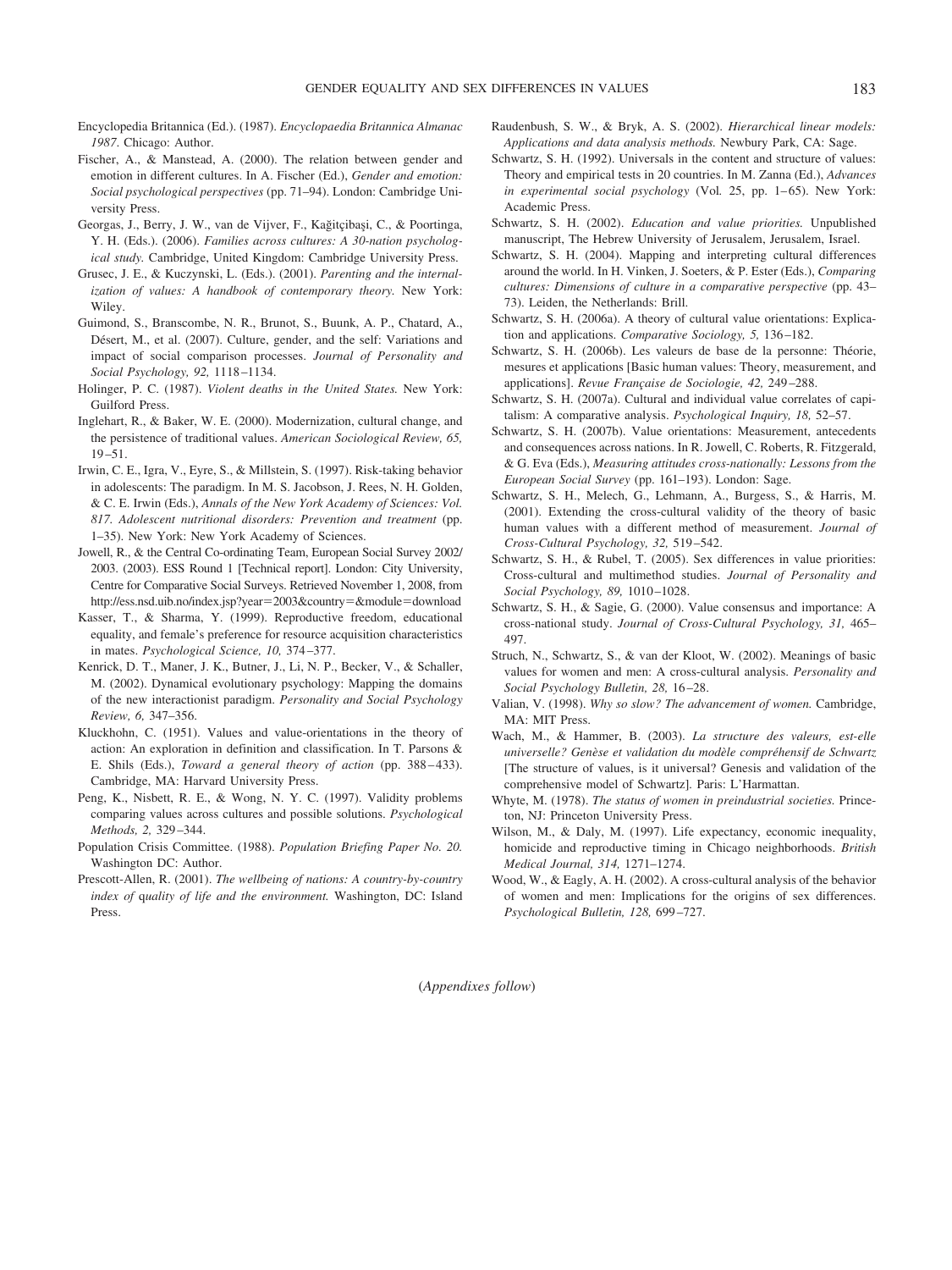## Appendix A

|                                |            | Student samples |              | ESS samples | Gender equality |            |
|--------------------------------|------------|-----------------|--------------|-------------|-----------------|------------|
| Country                        | Men        | Women           | Men          | Women       | Student         | <b>ESS</b> |
| Argentina                      | 148        | 203             |              |             | 0.21            |            |
| Australia                      | 99         | 128             |              |             | 1.24            |            |
| Austria                        | 38         | 75              | 1,054        | 1,156       | 0.77            | $-0.08$    |
| Belgium                        | 115        | 377             | 928          | 868         | 1.17            | 0.49       |
| Bosnia                         | 61         | 172             |              |             | 0.55            |            |
| Brazil                         | 267        | 315             |              |             | $-0.66$         |            |
| Bulgaria                       | 184        | 226             |              |             | 0.47            |            |
| Cameroon                       | 54         | 40              |              |             | $-1.29$         |            |
| Canada                         | 166        | 291             |              |             | 1.11            |            |
| Chile                          | 129        | 205             |              |             | $-0.61$         |            |
| China                          | 169        | 231             |              |             | $-0.93$         |            |
| Costa Rica                     | 47         | 89              |              |             | $-0.31$         |            |
| Croatia                        | 76         | 122             |              |             | 0.75            |            |
| Cyprus                         | 70         | 68              |              |             | $-0.11$         |            |
| Czech Republic                 | 80         | 80              | 600          | 610         | 1.01            | 0.29       |
| Denmark                        |            |                 | 742          | 715         |                 | 1.50       |
| Egypt                          | 37         | 96              |              |             | $-1.74$         |            |
| Estonia                        | 131        | 240             | 794          | 1,137       | 1.01            | 0.27       |
| Ethiopia                       | 66         | 31              |              |             | $-0.87$         |            |
| Finland                        | 531        | 618             | 823          | 935         | 1.87            | 1.54       |
| France                         | 230        | 379             | 632          | 695         | 0.91            | 0.16       |
| Georgia                        | 76         | 129             |              |             | 0.52            |            |
| Germany, East<br>Germany, West | 482        | 705<br>630      | 278<br>1,041 | 271         | 1.02            | 0.36       |
|                                | 432<br>112 | 98              |              | 1,210       | 1.10<br>$-0.74$ | 0.39       |
| Ghana<br>Greece                | 65         | 244             | 1,065        | 1,389       | 0.36            | $-0.64$    |
| Hong Kong                      | 252        | 338             |              |             | 0.15            |            |
| Hungary                        | 125        | 197             | 742          | 822         | 0.86            | 0.12       |
| India                          | 25         | 88              |              |             | $-1.77$         |            |
| Indonesia                      | 63         | 200             |              |             | $-1.10$         |            |
| Ireland                        | 102        | 129             | 831          | 1,011       | 0.05            | $-1.17$    |
| Israel Jews                    | 208        | 226             | 612          | 703         | 0.12            | $-0.98$    |
| Italy                          | 187        | 494             |              |             | 0.52            |            |
| Japan                          | 846        | 549             |              |             | $-0.67$         |            |
| Korea, South                   | 79         | 134             |              |             | $-0.74$         |            |
| Macedonia                      | 46         | 153             |              |             | 0.26            |            |
| Malaysia                       | 79         | 122             |              |             | $-0.90$         |            |
| Mexico                         | 53         | 91              |              |             | $-0.46$         |            |
| Namibia                        | 132        | 116             |              |             | $-0.36$         |            |
| Nepal                          | 505        | 234             |              |             | $-2.00$         |            |
| Netherlands                    | 242        | 249             | 1,059        | 1,252       | 1.26            | 0.58       |
| New Zealand                    | 75         | 125             |              |             | 0.89            |            |
| Nigeria                        | 56         | 44              |              |             | $-1.92$         |            |
| Norway                         | 137        | 187             | 953          | 854         | 1.59            | 1.13       |
| Peru                           | 127        | 114             |              |             | $-0.66$         |            |
| Philippines                    | 291        | 443             |              |             | $-0.69$         |            |
| Poland                         | 90         | 429             | 958          | 1,019       | 0.52            | $-0.38$    |
| Portugal                       | 54         | 143             | 618          | 780         | 0.22            | $-0.51$    |
| Romania                        | 82         | 105             |              |             | 0.53            |            |
| Russia                         | 62         | 180             |              |             | 0.43            |            |
| South Africa                   | 94         | 132             |              |             | $-0.47$         |            |
| Senegal                        | 111        | 33              |              |             | $-1.61$         |            |
| Singapore                      | 151        | 207             |              |             | $-0.17$         |            |
| Slovakia                       | 122        | 312             | 693          | 696         | 0.73            | $-0.06$    |
| Slovenia                       | 97         | 115             | 655          | 734         | 0.40            | $-0.56$    |
| Spain                          | 63         | 173             | 770          | 868         | 0.52            | $-0.48$    |
| Sweden                         | 140        | 165             | 815          | 859         | 2.02            | 1.77       |
| Switzerland                    | 114        | 259             | 996          | 1,012       | 0.61            | $-0.19$    |
| Taiwan                         | 40         | 94              |              |             | $-0.28$         |            |
| Thailand                       | 107        | 322             |              |             | $-0.42$         |            |
| Turkey                         | 38         | 70              | 717          | 878         | $-1.24$         | $-3.09$    |

Sample Sizes and Gender Equality Index Scores for Countries in Both Studies